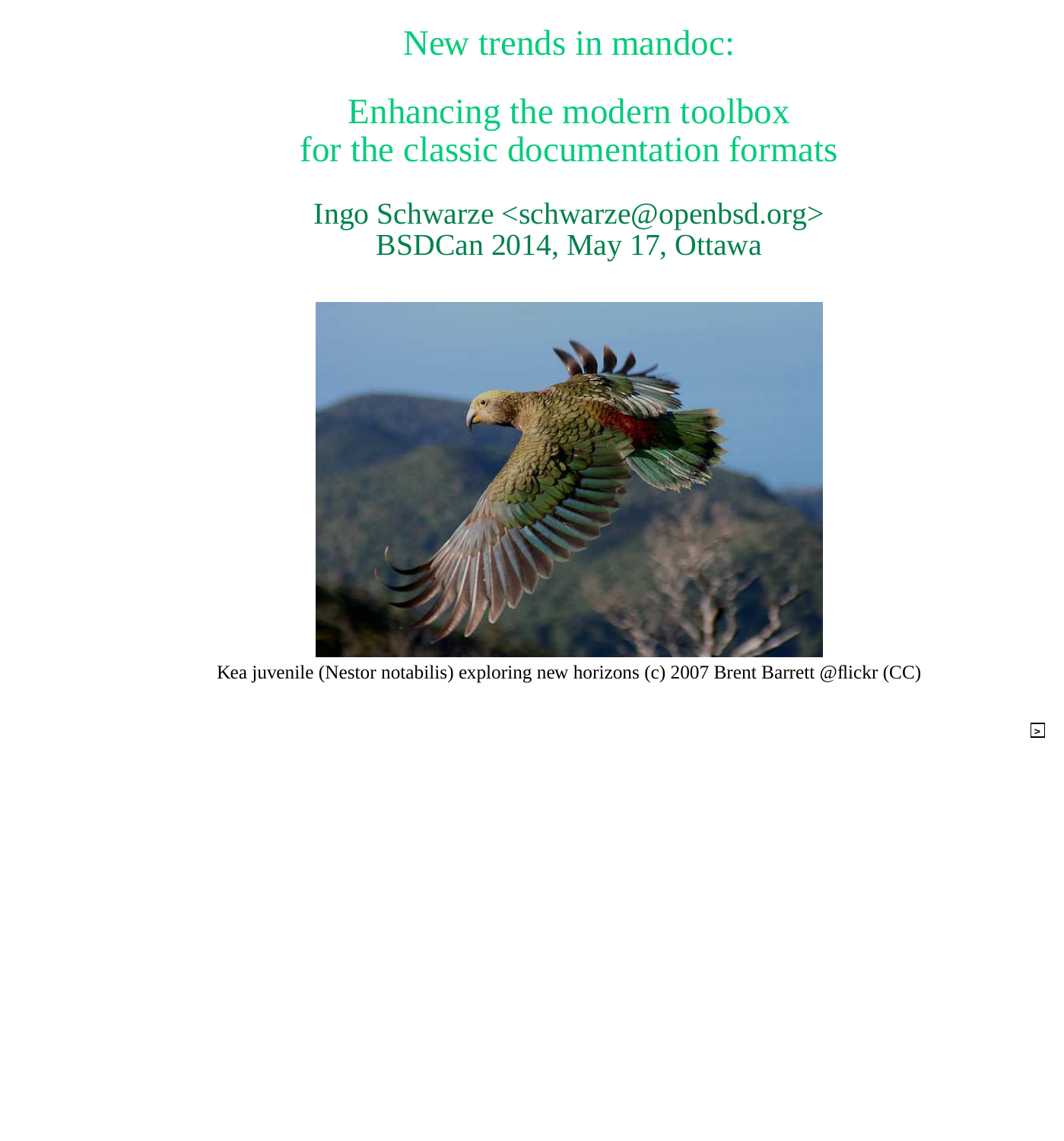Enhancing the modern toolbox for the classic documentation formats:

# Tools for handling manual pages

<span id="page-1-0"></span>Manual viewer: man(1)

- Find manuals in the file system.
- Call a formatter and a pager on them.
- Not the topic of this talk...

Manual formatter: **mandoc(1)**

- Read source code written in markup languages.
- Write formatted text for the user.
- Classical tool for this task: nroff(1).

Manual page search tool:  $\text{appropos}(1) = \text{man } -k$ 

• Do database lookups.

Manual page database tool: **makewhatis(8)**

• Build databases.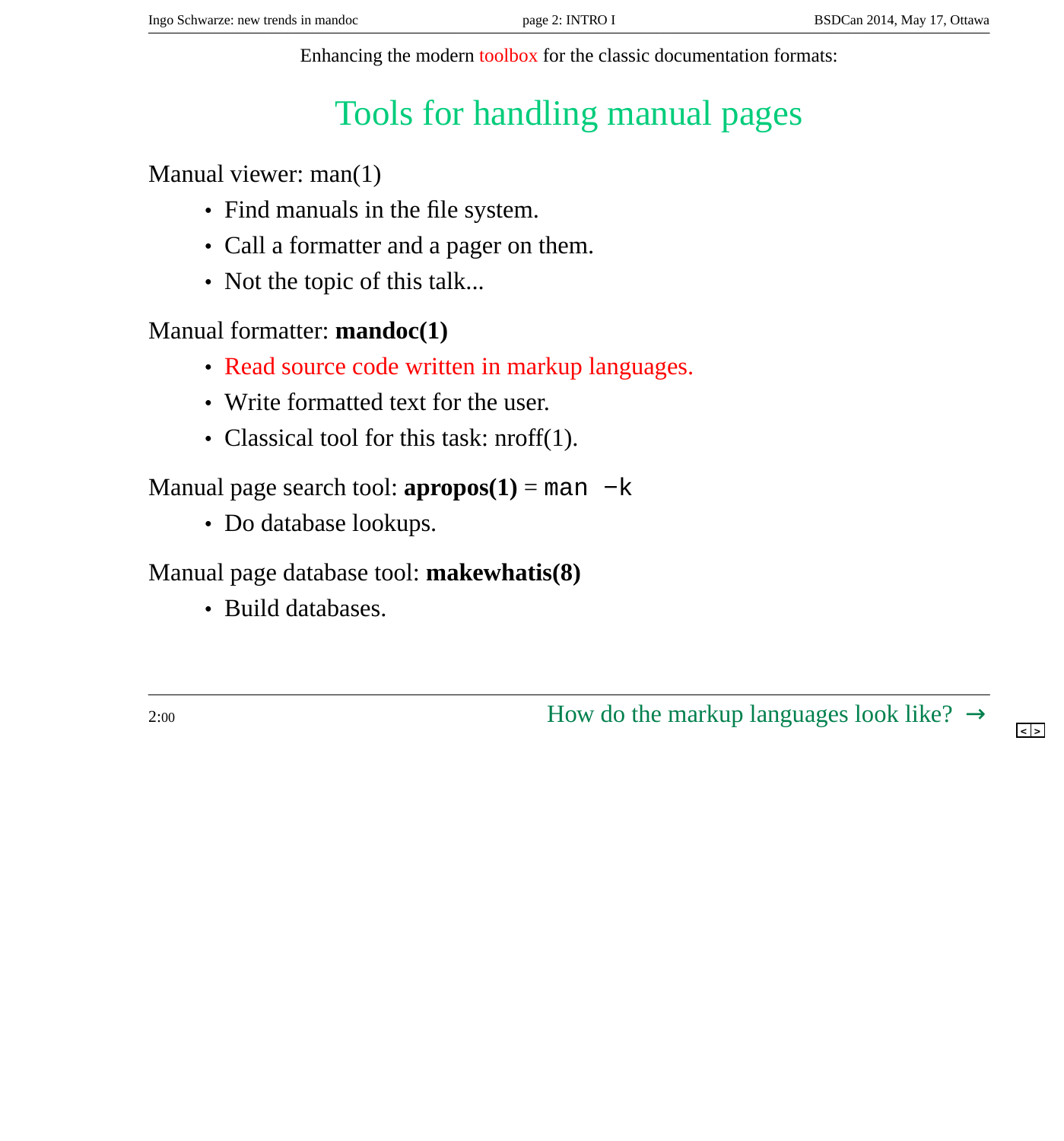Enhancing the modern toolbox for the classic documentation formats:

## Classic roff markup syntax

Classic = literally half a century of history!

<span id="page-2-0"></span>The concept of text and macro lines: RUNOFF (later became "roff") by Jerome H. Saltzer, MIT, 1964 in MAD for CTSS on the IBM 7094 inspired by Memo, Modify, and Ditto by Lowry/Corbato/Steinberg 1963. Requests still in use today: .ad .ce .fi .in .ll .nf<br>.br .sp .br .sp



IBM 7094 (c) 1965 Columbia Univ. Archives (Courtesy)

Macro lines contain a period ('.'), a macro name, and optional arguments. All other lines are text lines.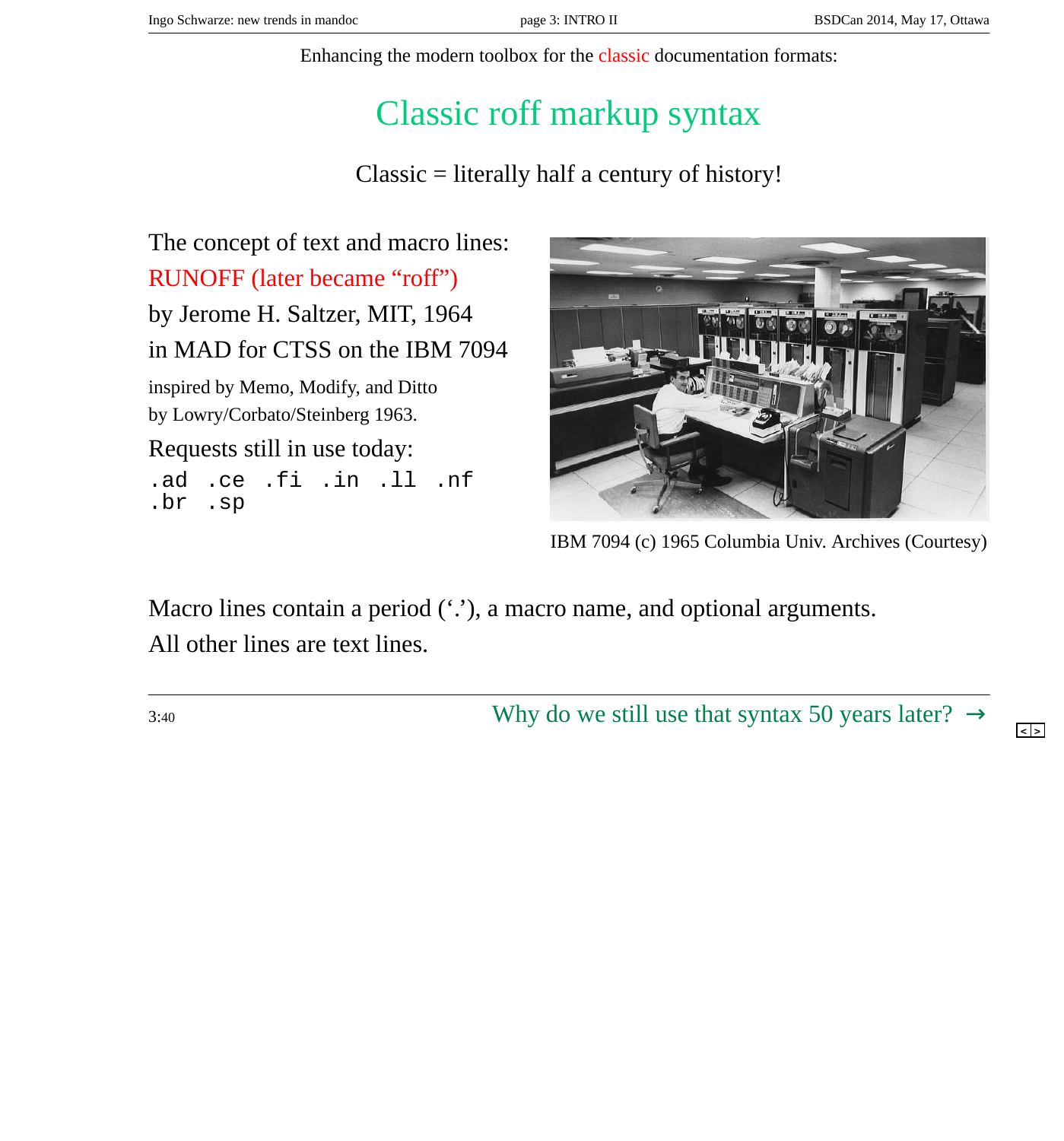**< >**

### Sample roff(7) source code

<span id="page-3-0"></span>.TITLE "Advantages of the roff macro syntax"  $. S + 2$ .BL .LI Can easily be hand-edited with minimal typing overhead. .LI Looks unobtrusive, does not muddle the actual text. .LI Harmonizes very well with diff(1). .LI Allows high quality output in multiple output formats, .br in particular for terminal output and typesetting. .LI Works with simple, fast, portable, readily available tools. .LI Does not need any heavyweight or cumbersome toolchains, .br in particular, does not require XML. .LE .sp 2v .ce 2 \&... or to say it in one word: .sp 2v  $.S + 4$ .GPE\_EM "KISS!"  $.S -6$ .GPE\_NEXT 50 "Application to software manuals?"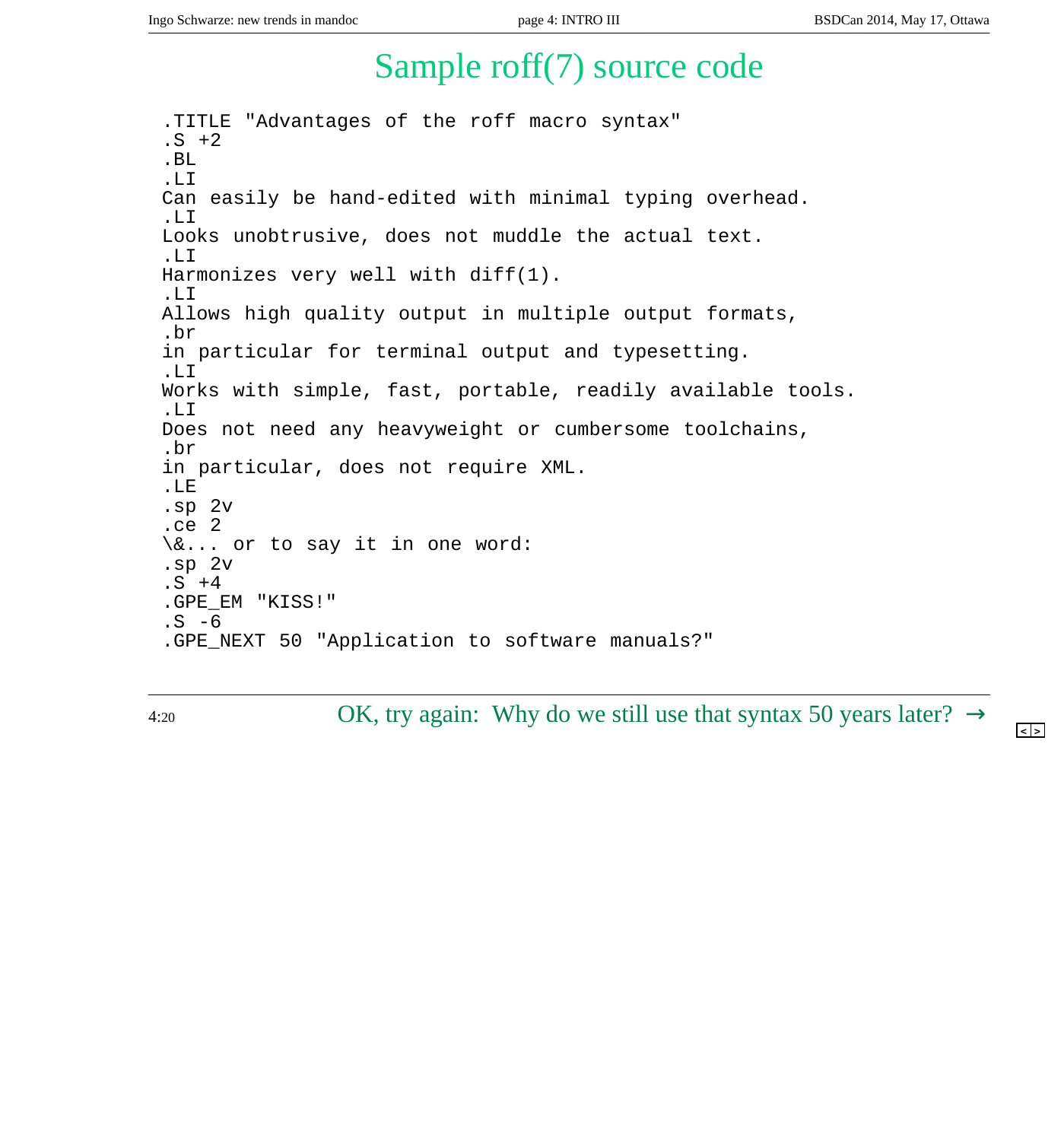## Advantages of the roff macro syntax

- <span id="page-4-0"></span>• Can easily be hand-edited with minimal typing overhead.
- Looks unobtrusive, does not muddle the actual text.
- Harmonizes very well with diff(1).
- Allows high quality output in multiple output formats, in particular for terminal output and typesetting.
- Works with simple, fast, portable, readily available tools.
- Does not need any heavyweight or cumbersome toolchains, in particular, does not require XML.

... or say it in one word:

## KISS!

5:40  $\Delta$ pplication to software manuals[?](#page-3-0)  $\rightarrow$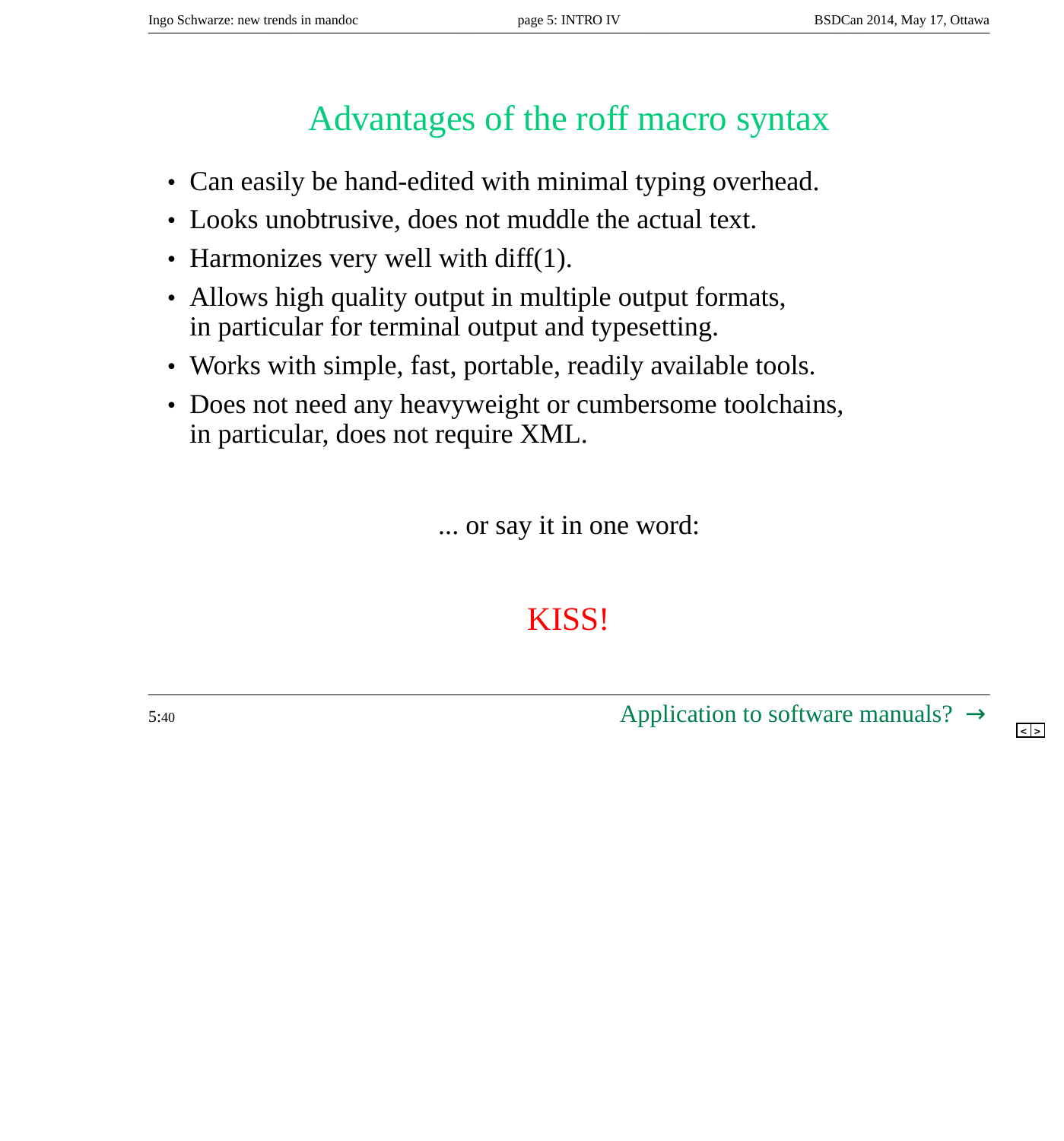Enhancing the modern toolbox for the classic documentation formats:

# Origin of the basic manual structure

#### <span id="page-5-0"></span>AT&T Version 1 UNIX manual

formatted with roff

by Ken Thompson and Dennis M. Ritchie, Bell Labs, 1971

written in assembler for UNIX on the DEC PDP-11

inspired by the CTSS manuals

Section headers in use since v1: NAME, SYNOPSIS, DESCRIPTION, FILES, SEE ALSO, DIAGNOSTICS, BUGS



Ritchie, Thompson, PDP-11 (c) 1971 Bell Labs Reprinted with permission of Alcatel-Lucent USA Inc.

Precursors to man(7) and mdoc(7) macros, used in v4–v6 (1973-1975): .th  $(\rightarrow .TH'.Dt)$  .sh  $(\rightarrow .SH'.Sh)$  .bd  $(\rightarrow .B.Sy)$  .it  $(\rightarrow .I'.Em)$ 

The man(7) language first appeared in Version 7 AT&T UNIX (1979).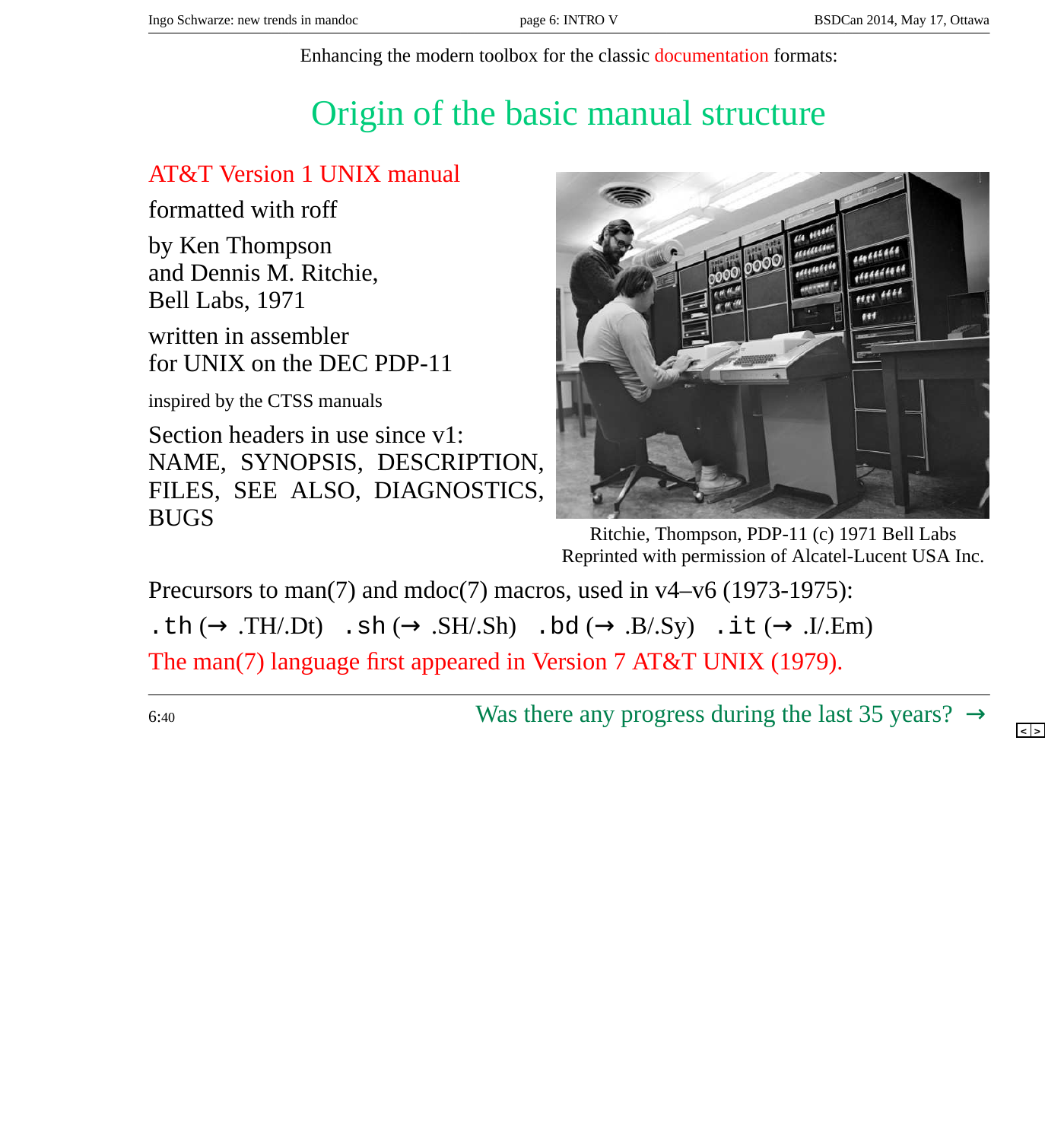Enhancing the modern toolbox for the classic documentation formats:

# Origin of semantic markup in manuals

- <span id="page-6-0"></span>• The mdoc(7) semantic markup macro language.
- First in 4.3BSD-Reno by Cynthia Livingston, USENIX, 1990.
- Formatted with Brian Kernighan's device independent troff,
- written in K&R C, running on BSD UNIX on DEC VAX.

#### Advantages of the mdoc(7) language

- Considerable expressive power for semantic markup while man(7) is a presentation level language only.
- Works in practice as a standalone language while man(7) regularly requires resorting to low-level roff features.
- Consequently, more uniform appearance, easier to read and write than man(7).
- Portability is no longer an issue: for legacy systems still not having mdoc(7), mandoc(1) can be used to convert to man(7) — see this talk.
- Facilitates semantic searching see this talk.

8:20 How does mdoc(7) code look like[?](#page-5-0)  $\rightarrow$ 





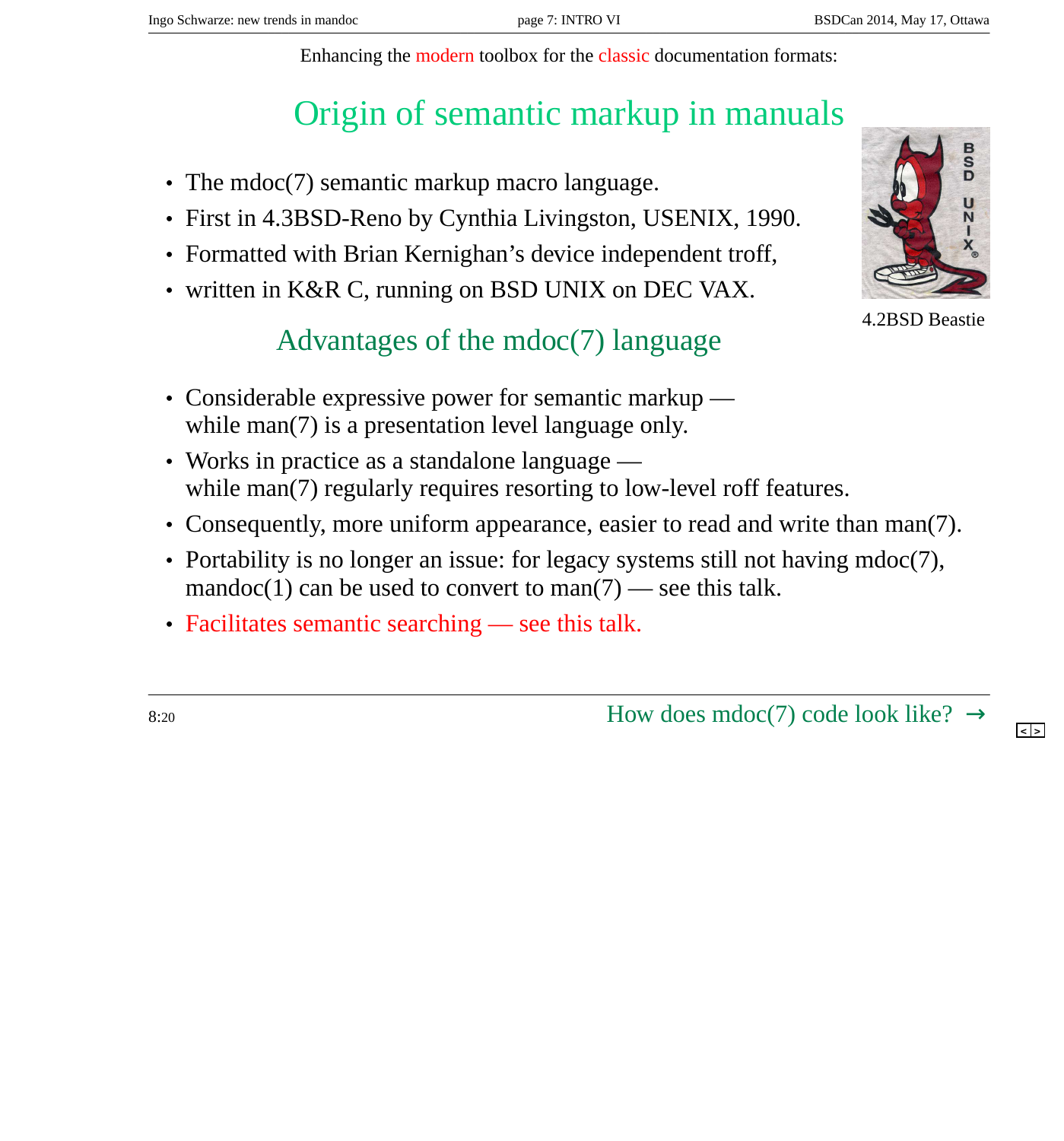### Sample mdoc(7) source code

<span id="page-7-0"></span>.Dd \$Mdocdate: March 31 2014 \$ .Dt MDOC 7 .Os .Sh NAME .Nm mdoc .Nd semantic markup language for formatting manual pages .Sh DESCRIPTION The .Nm mdoc language supports authoring of manual pages for the .Xr man 1 utility by allowing semantic annotations of words, phrases, page sections and complete manual pages. Such annotations are used by formatting tools to achieve a uniform presentation across all manuals written in  $.$  Nm  $.$ and to support hyperlinking if supported by the output medium. .Pp This reference document describes the structure of manual pages and the syntax and usage of the .Nm language. The reference implementation of a parsing and formatting tool is .Xr mandoc 1 ; the .Sx COMPATIBILITY section describes compatibility with other implementations.

8:50 Classic documentation formats (summar[y\)](#page-6-0)  $\rightarrow$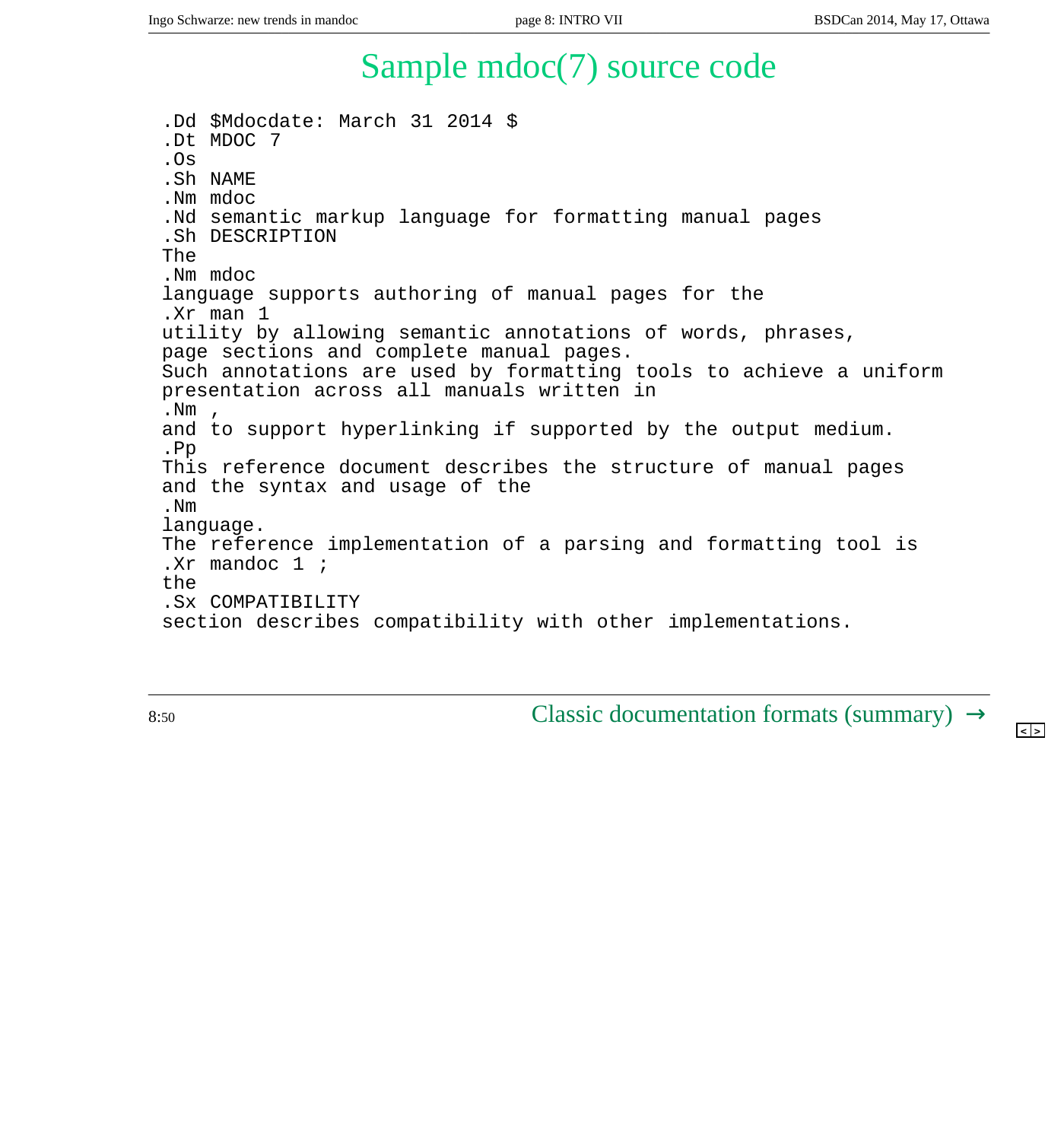## Classic documentation formats (summary)

- <span id="page-8-0"></span>• The roff(7) input syntax,
- the mdoc(7) semantic markup,
- and the man(1) presentation format

have proven timeless by their simplicity and efficiency:

- Nobody has come up with a better basic concept yet,
- even though many have tried,
- and regarding the formats, there is indeed little one could wish.



Rock Wren / Hurupounamu (Xenicus gilviventris) (c) 2006 57Andrew@flickr (CC)

9:20 So we need modern tools for all thi[s!](#page-7-0)  $\rightarrow$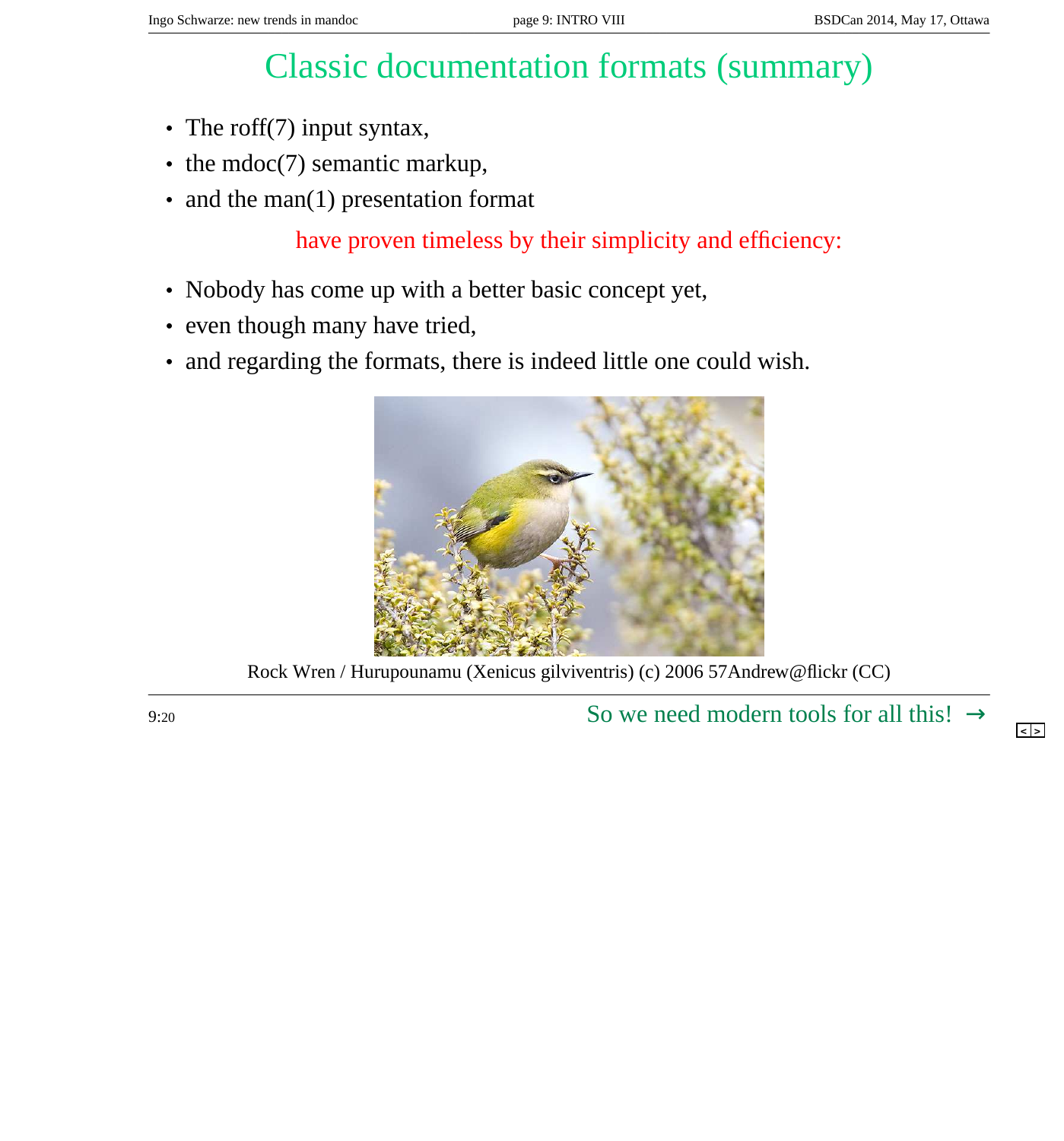**< >**

Enhancing the modern toolbox for the classic documentation formats:

# Advantages of mandoc(1)

- <span id="page-9-0"></span>• Functional — all in one binary:
	- ASCII, UTF-8, HTML, XHTML, PostScript, PDF output
	- mdoc(7) to man(7) conversion
	- makewhatis(8)/apropos(1)
- Free ISC/BSD-licensed, no GPL code.
- Lightweight ANSI C, POSIX, no C++ code.
- Portable includes compat\_\*.c files for missing functions on older systems.
- Small source tarball (uncompressed) is 8% of groff, executable binary 50%.
- Fast for mdoc(7), typically 5 times faster than groff, typically about a hundred times faster than an AsciiDoc/DocBook toolchain.

Basic functionality already presented during BSDCan 2011.

10:50 So, let's finally use our strengths! New functionality[..](#page-8-0).  $\rightarrow$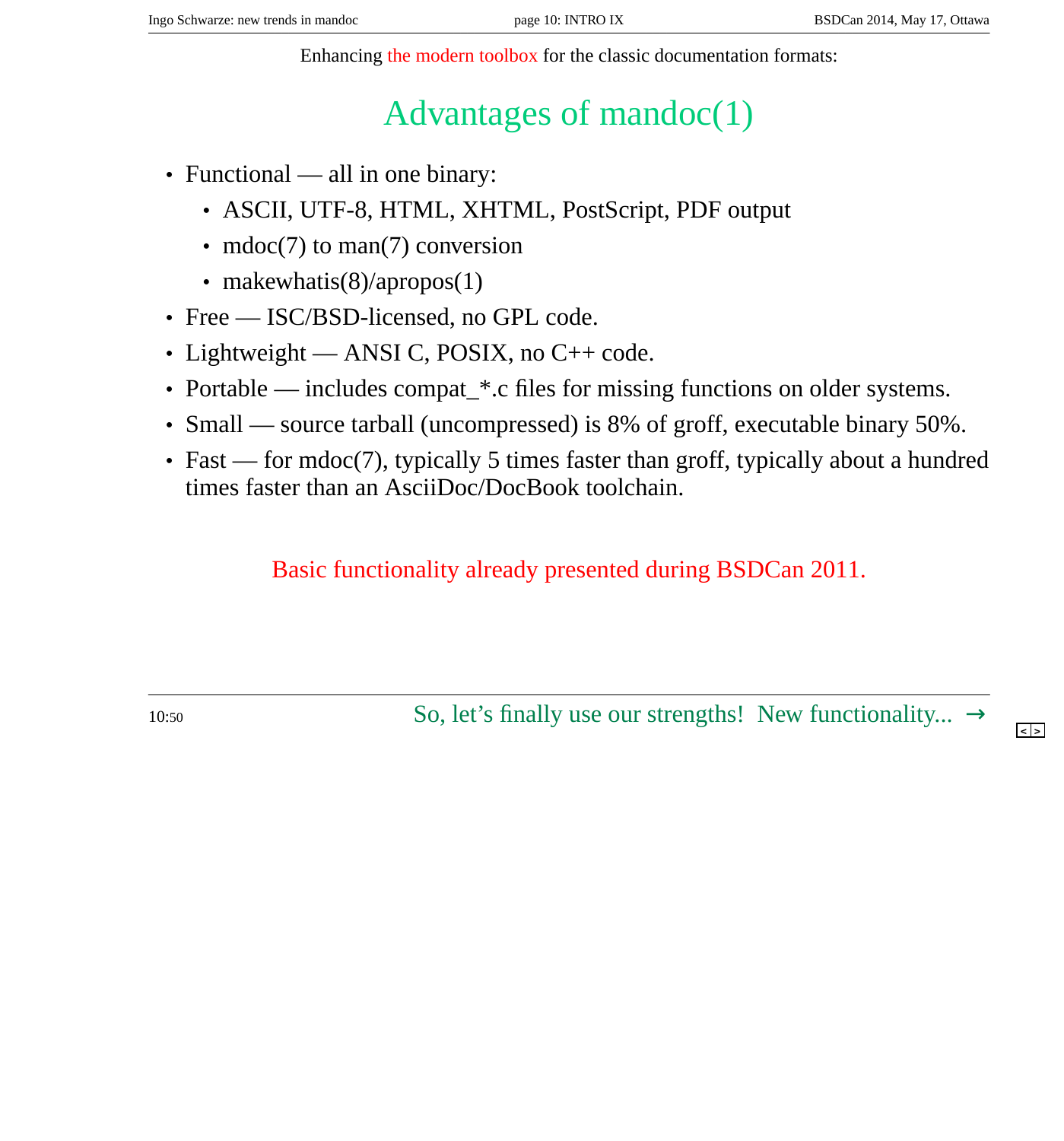## Table of contents

- <span id="page-10-0"></span>1. Introduction: Classic documentation formats
- 2. Searching for manual pages
	- Markup-sensitive search
	- Complex search queries
	- Flexible output format
	- Database implementation
	- Search algorithm
	- Optimization and performance
	- Consistency checking
- 3. Adoption of mandoc
- 4. Handling manual pages in ports
- 5. Manual pages for portable software: The  $mdoc(7)$  to man(7) converter
- 6. Conclusion and future directions
- 7. Acknowledgements



Kakapo chicks (Strigops habroptilus) (c) 2009 NZ DOC @flickr (CC)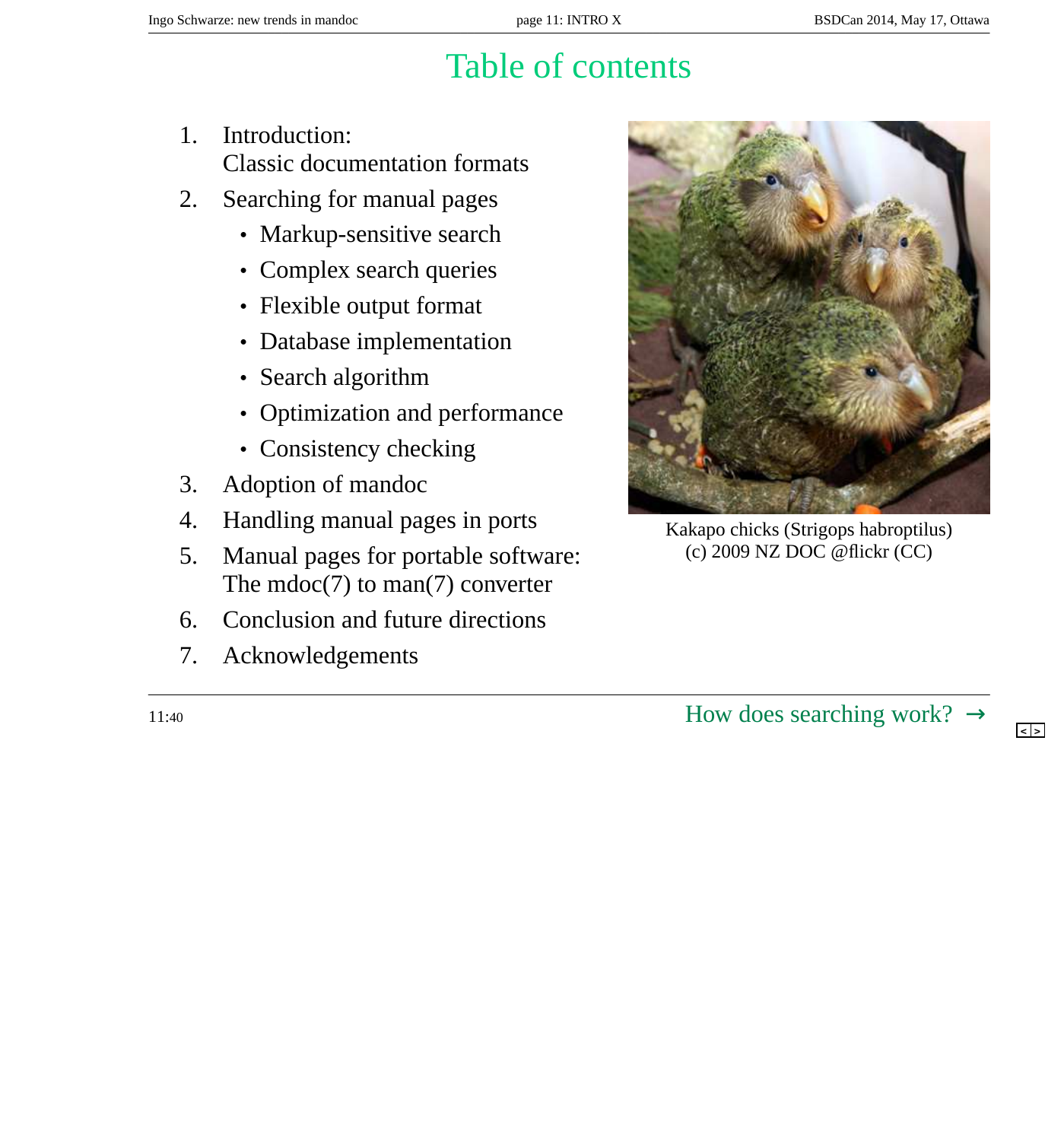## Searching for manual pages Traditional functionality is preserved

<span id="page-11-0"></span>apropos *keywords* ...

Search case-insensitively for substrings in names and descriptions.

man −k *arguments*

As before, an alias for: apropos *arguments*

But now also supports new-style arguments, see below.

apropos [**−C** *file*] [**−M** *path*] [**−m** *path*] [**−S** *arch*] [**−s** *section*] *keywords* ...

Traditional options are all supported.

whatis *keywords* ...

Search case-insensitively for complete words in page names only.

makewhatis

Rebuild all configured databases.

makewhatis −d *directory files ...* Update entries for the given *files* in one database.

backward compatible



Southern Kiwi / Tokoeka (Apteryx australis) (c) 2008 Glen Fergus @wikimedia (CC)

 $12:40$  New functionalit[y](#page-10-0)  $\rightarrow$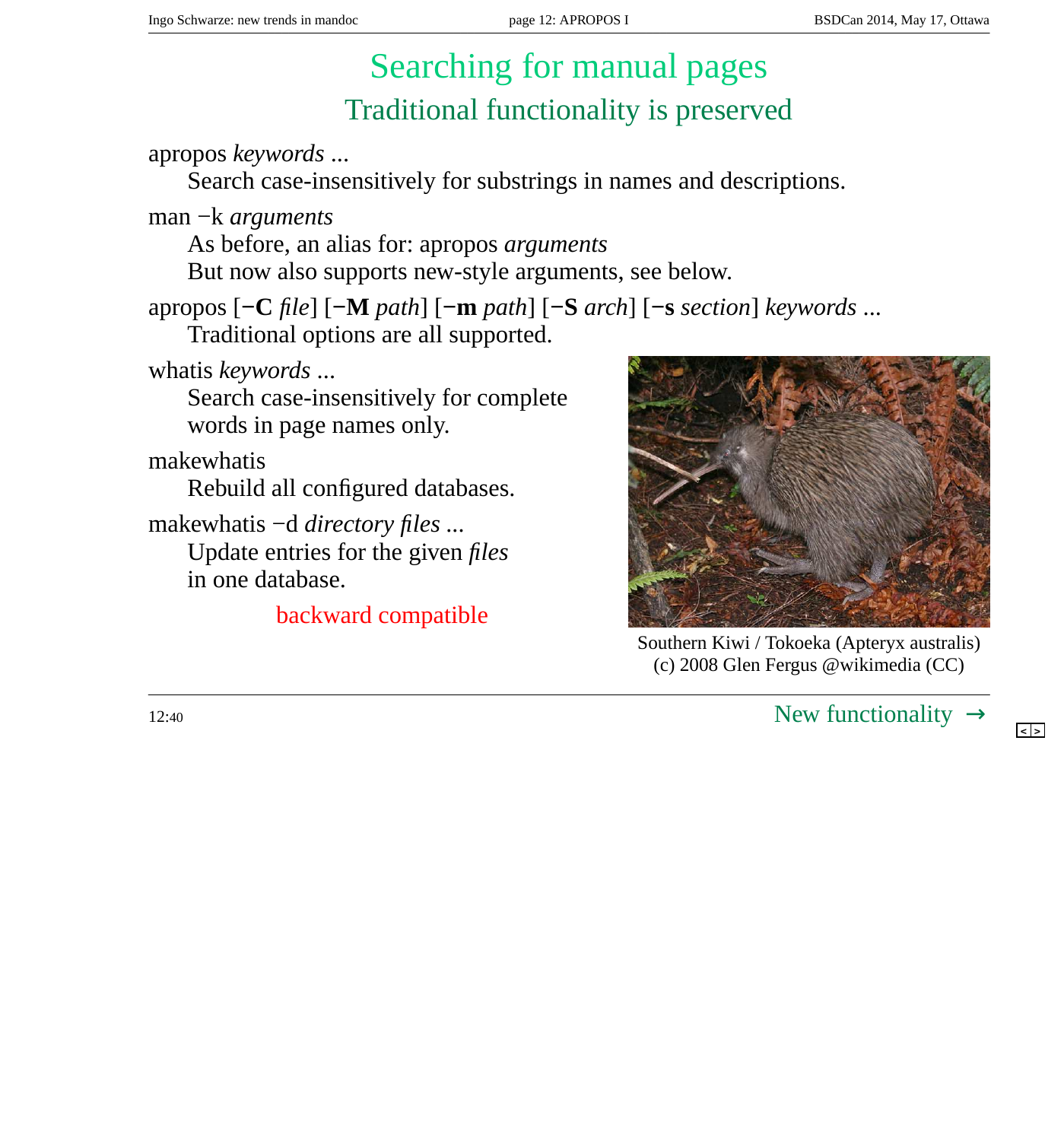# Markup-sensitive search

```
$ apropos Ev=USER
Mail, mail, mailx(1) - send and receive mail
csh(1) – a shell (command interpreter) with Clike syntax
login(1) – log into the computer
logname(1) – display user's login name
slogin, ssh(1) – OpenSSH SSH client (remote login program)
su(1) - substitute user identity
[...]
```
Macro keys that can be searched for (examples, ordered by frequency):

| <b>Nm</b>      | manual page names                 |
|----------------|-----------------------------------|
| Nd             | manual page descriptions          |
| sec            | manual section numbers            |
| arch           | machine architectures             |
| Xr             | cross references                  |
| Ar             | command argument names            |
| Fa             | function argument types and names |
| Dv             | preprocessor constants            |
| Pa             | file system paths                 |
| C <sub>d</sub> | kernel configuration directives   |
| Va             | variable names                    |
| Ft             | function return types             |
| Er             | error constants                   |
| Ev             | environment variables             |
| In             | include file names                |
| St             | references to standards documents |
| An             | author names                      |



Silvereye / Tauhou (Zosterops lateralis) (c) 2008 J. J. Harrison @wikimedia (CC)

... and so on ...

13:<sup>40</sup> Intermediate new search featur[es](#page-11-0) [→](#page-13-0)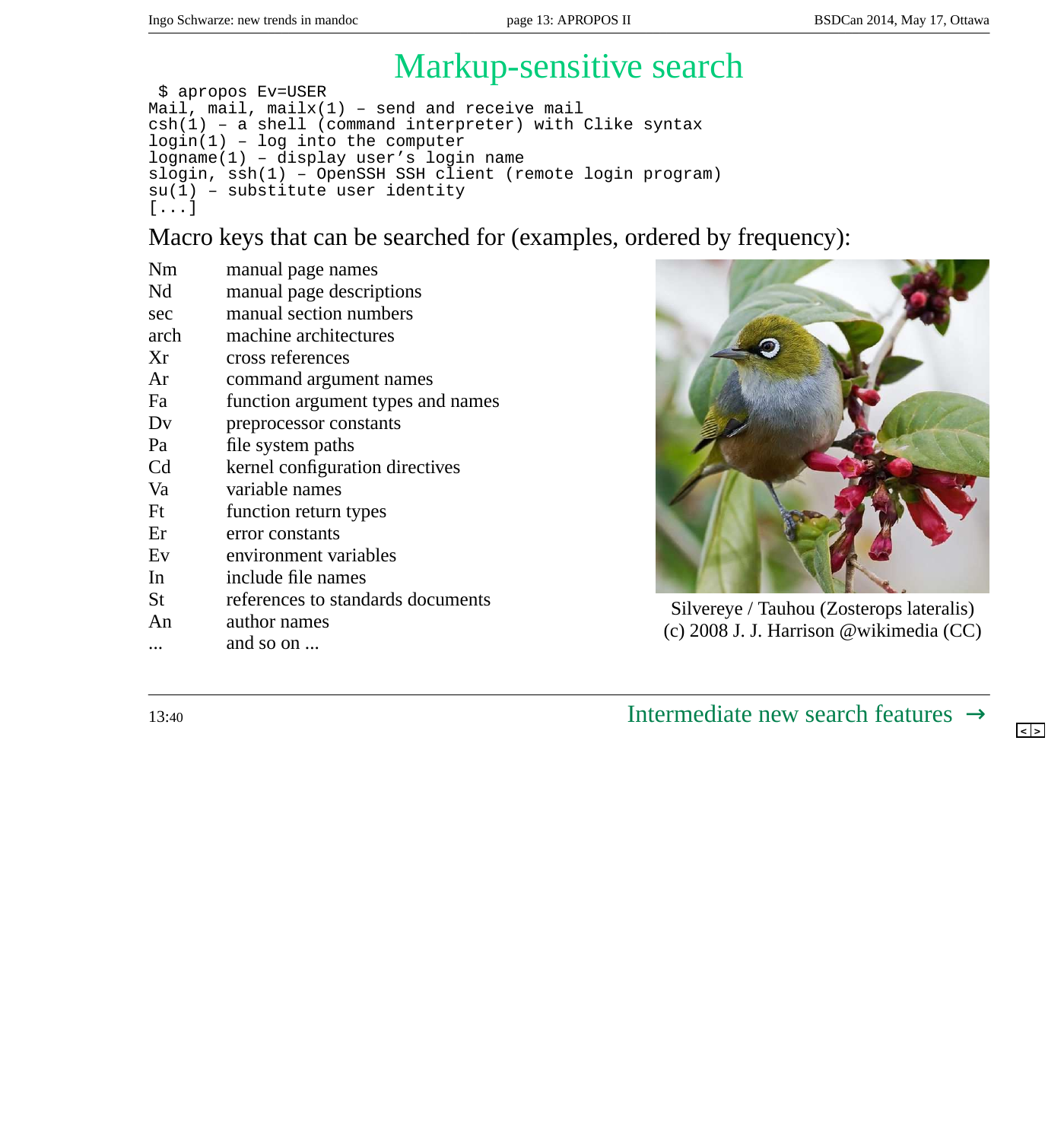### Markup-sensitive search features

#### <span id="page-13-0"></span>Search keys can be OR'ed:

```
$ apropos Fa,Ft,Va,Vt=timespec
EV_SET, kevent, kqueue(2) – kernel event notification mechanism
clock_getres, clock_gettime, clock_settime(2) – get/set/calibrate date and time
futimens, futimes, utimensat, utimes(2) – set file access and modification times
nanosleep(2) – high resolution sleep
parse_time(3) – parse and unparse time intervals
poll, ppoll(2) – synchronous I/O multiplexing
pselect, select(2), FD_CLR, FD_ISSET, FD_SET, FD_ZERO(3) – synchronous I/O multiplexing
sem_timedwait, sem_trywait, sem_wait(3) – decrement (lock) a semaphore
tstohz, tvtohz(9) – translate time period to timeout delay
[...]
```
#### Searching across all keys is possible:

```
$ apropos any=ulimit
ksh, rksh(1) – public domain Korn shell
sh(1) – public domain Bourne shell
getrlimit, setrlimit(2) – control maximum system resource consumption
```
#### Regular expressions are supported ( $\sim$ ) instead of  $\approx$ ) since October 19, 2013:

```
$ apropos "Nm˜ˆ[gs]et.*gid"
endgrent, getgrent, getgrgid, getgrgid_r, getgrnam, getgrnam_r, setgrent, setgrfile, setgroup
getegid, getgid(2) – get group process identification
getpgid, getpgrp(2) – get process group
getresgid, getresuid, setresgid, setresuid(2) - get or set real, effective and saved user or
setegid, seteuid, setgid, setuid(2) – set user and group ID
setpgid, setpgrp(2) – set process group
setregid(2) – set real and effective group IDs
[...]
```
14:<sup>30</sup> Advanced new search featur[es](#page-12-0) [→](#page-14-0)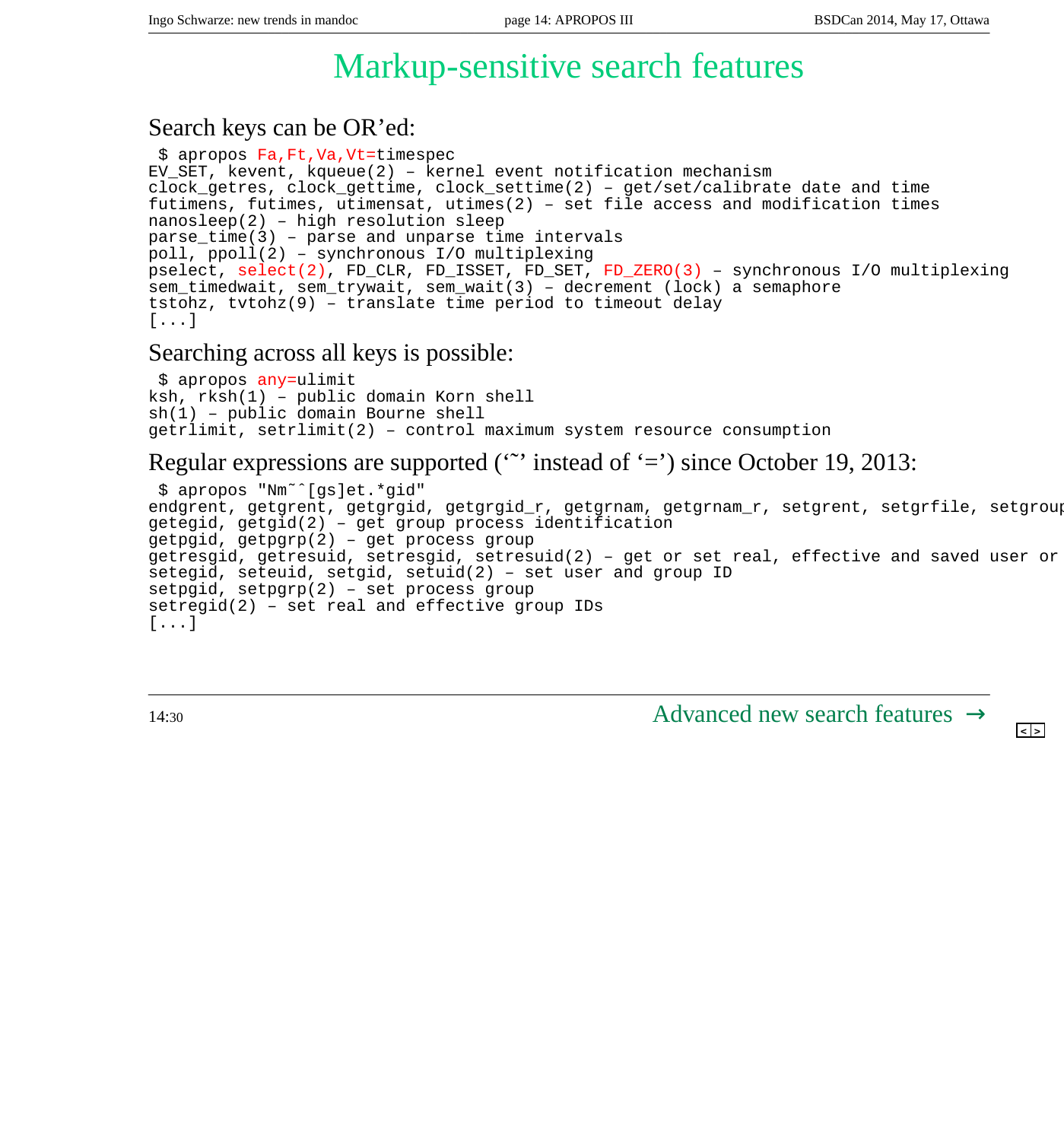## Complex search queries

<span id="page-14-0"></span>By default, multiple search terms are joined with OR, but the **−s** and **−S** options attach to the rest of the search expression with AND:

```
$ apropos −s 1 tbl Nm=eqn
deroff(1) – remove nroff/troff, eqn, pic and tbl constructs
eqn(1) – format equations for troff or MathML
eqn2graph(1) – convert an EQN equation into a cropped image
neqn(1) – format equations for ascii output
tbl(1) - format tables for troff
```
#### Explicit logical AND and OR are supported:

```
$ apropos Nd=gigabit −a Cd=sbus
gem(4) – GEM 10/100/Gigabit Ethernet device
ti(4) – Alteon Networks Tigon I and II Gigabit Ethernet device
```
#### Precedence can be changed with parantheses:

```
$ apropos −s 1 terminal −a \( At˜[1−6] −o Bx˜ˆ[12] \)
clear, tput(1) – terminal capability interface
lock(1) – reserve a terminal
reset, tset(1) – terminal initialization
script(1) – make typescript of terminal session
stty(1) – set the options for a terminal device interface
tty(1) – return user's terminal name
```
### Complex search queries are working since January 4, 2014. Morepork / Ruru (c) 2005



(Ninox novaeseelandiae) Aviceda@wikimedia (CC)

 $15:20$  New output featur[es](#page-13-0)  $\rightarrow$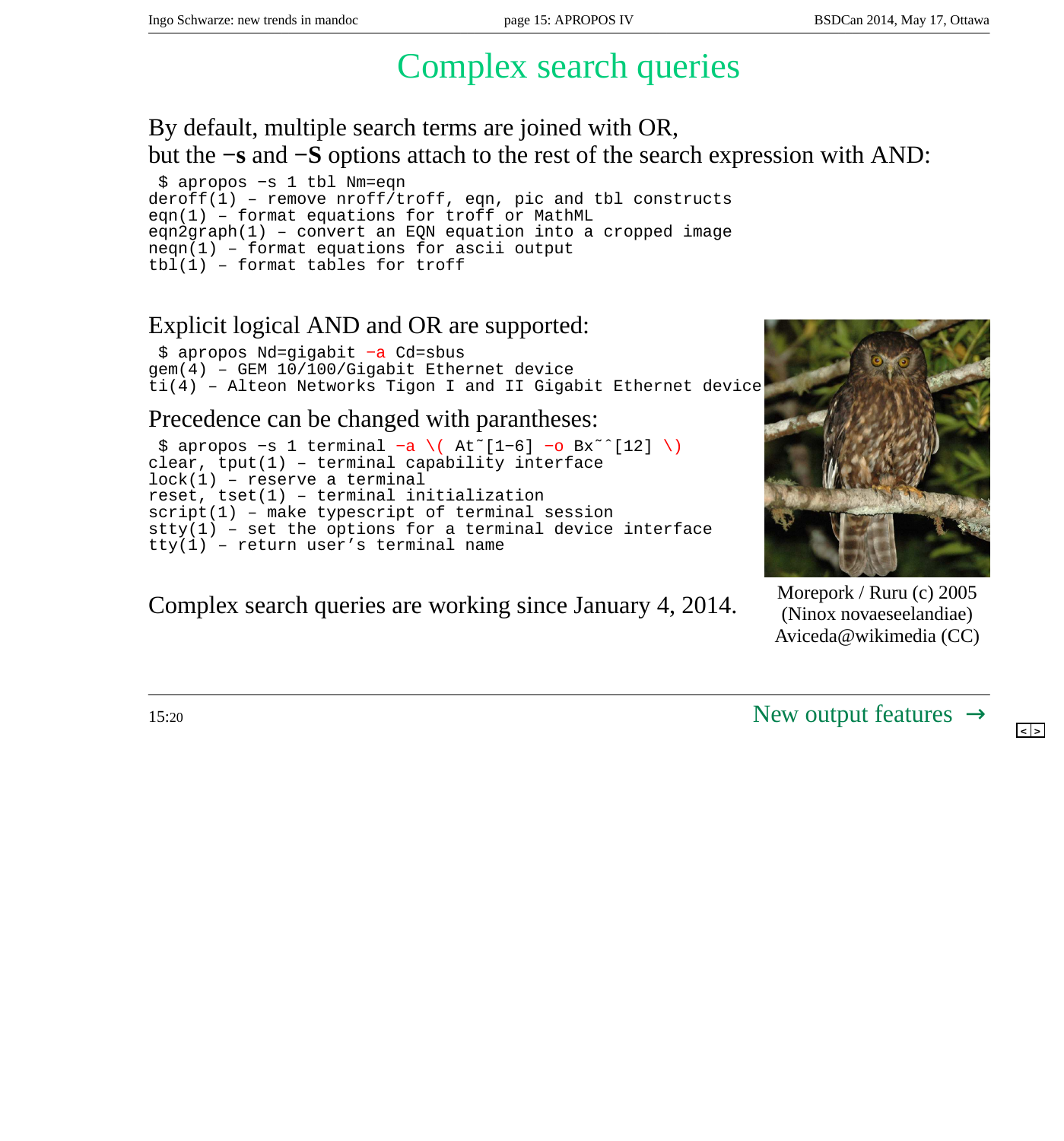# Flexible output format

- <span id="page-15-0"></span>• The names, section numbers, and architectures of the search results are always shown because these are needed to access the results with man(1).
- By default, apropos(1) also shows the one-line descriptions.

With the **−O** option, any other macro key can be shown instead:

```
$ apropos −O Cd wireless
acx(4) – acx* at pci? # acx* at cardbus?
an(4) – an* at isapnp? \# an* at pcmcia? \# an* at pci?
ath(4) – ath* at pci? dev ? function ? # ath* at cardbus? dev ? function ? # gpio* at ath?
athn(4) - athn* at cardbus? # athn* at uhub? port ? # athn* at pci?
atu(4) -atu* at uhub? port ?
atw(4) - atw* at pci? # atw* at cardbus?
```
The **−O** option is available since December 31, 2013.



Bellbird / Korimako (Anthornis melanura) (c) 2012 Sid Mosdell @flickr (CC)

 $16:10$  How is this implemented[?](#page-14-0)  $\rightarrow$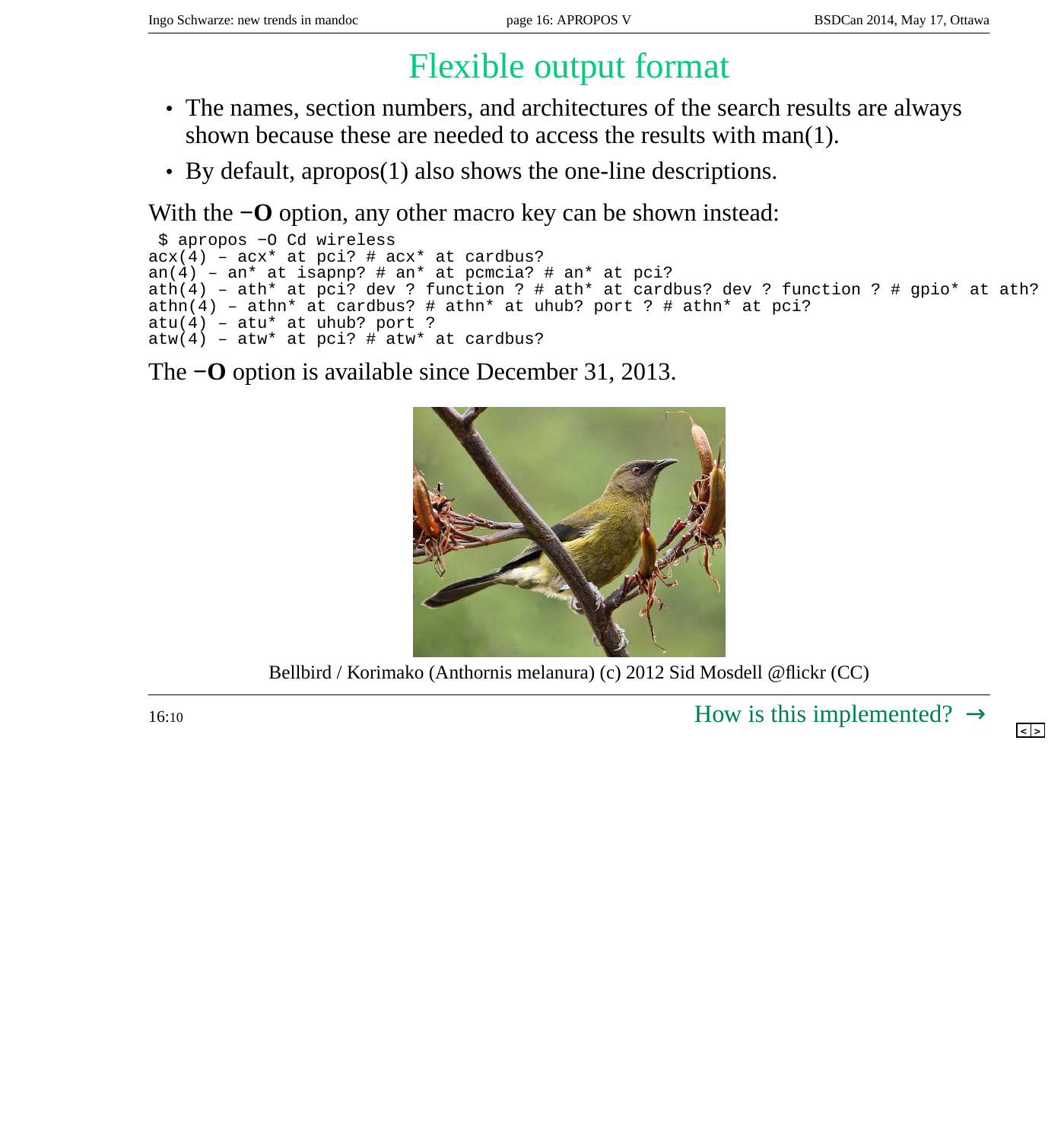## Database implementation

- <span id="page-16-0"></span>• The old what is.db was a plain text file.
- Now we need a structured database.
- But a client-server model would be overkill and merely a hindrance.
- So SQLite was the logical choice.



• Four tables. They contain, respectively, one record ...

**mpages** ... per physical page, containing the description **mlinks** ... per file system entry, containing section, architecture, filename **names** ... per page name; for all manual page names, not just file names **keys** ... per key=value pair

- The mlinks table has full support for:
	- hard links since December 27, 2013
	- symbolic links since April 18, 2014
	- redirections using the roff .so request since March 19, 2014 (used by X.org)

17:20 How does the search algorithm work[?](#page-15-0)  $\rightarrow$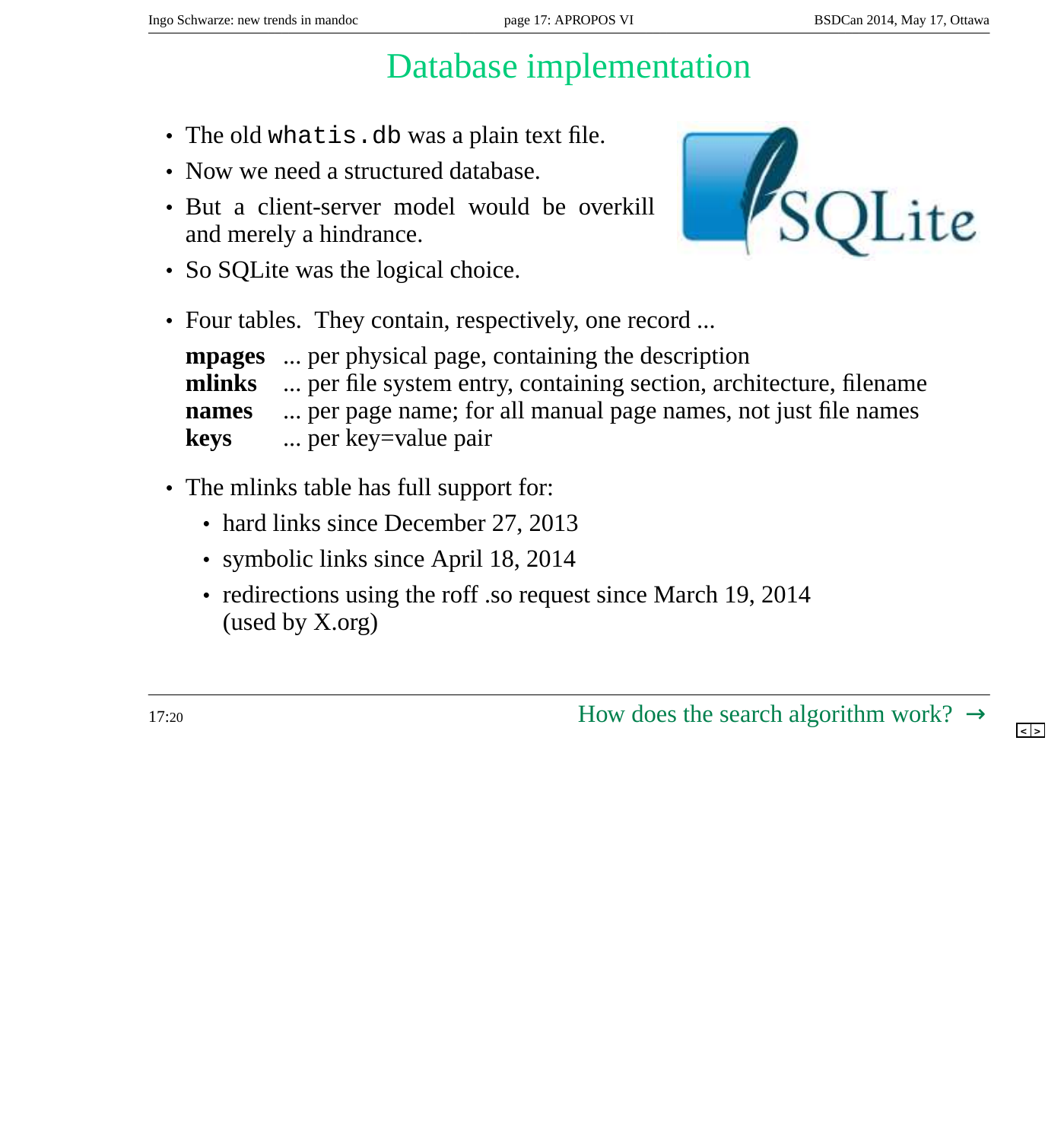# Search algorithm

<span id="page-17-0"></span>Two or three queries:

- 1. SELECT FROM mpages to find the pages to be displayed
	- Conveniently, searching for descriptions is fastest in the first step, access one single table only, finding the pageid.
	- Searching for names is the second in speed it requires only a simple JOIN to a small table.
- 2. SELECT FROM names to find the page names to be displayed This is very fast because it is just a simple SELECT in a small table using the indexed pageid.
- 3. SELECT FROM keys to find the values to be displayed
	- Only needed when **−O** is given. Otherwise, we already have the description from search step 1.
	- Very fast, too, just another simple SELECT indexed by pageid.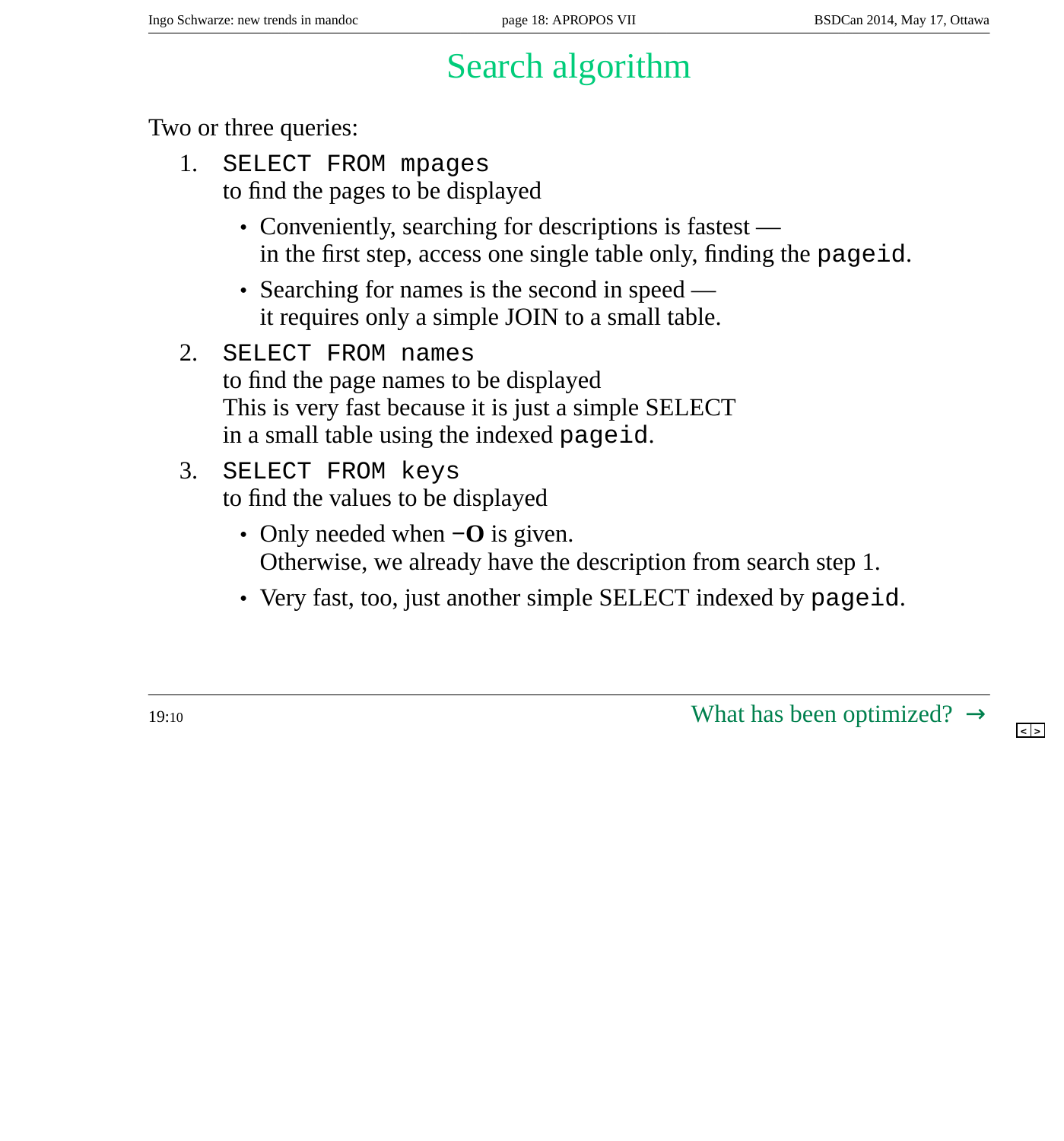## **Optimization**

<span id="page-18-0"></span>As usual, optimization is not a welldefined task in the mathematical sense.

We want high speed and small size:

- a small database
- a short database build time
- low apropos memory consumption
- short search times

Of course, these optimization goals conflict.

The gprof(1) profiler was used a lot.



Falcon / Karearea (Falco novaeseelandiae) (c) 2008 Py1jtp@wikimedia (CC)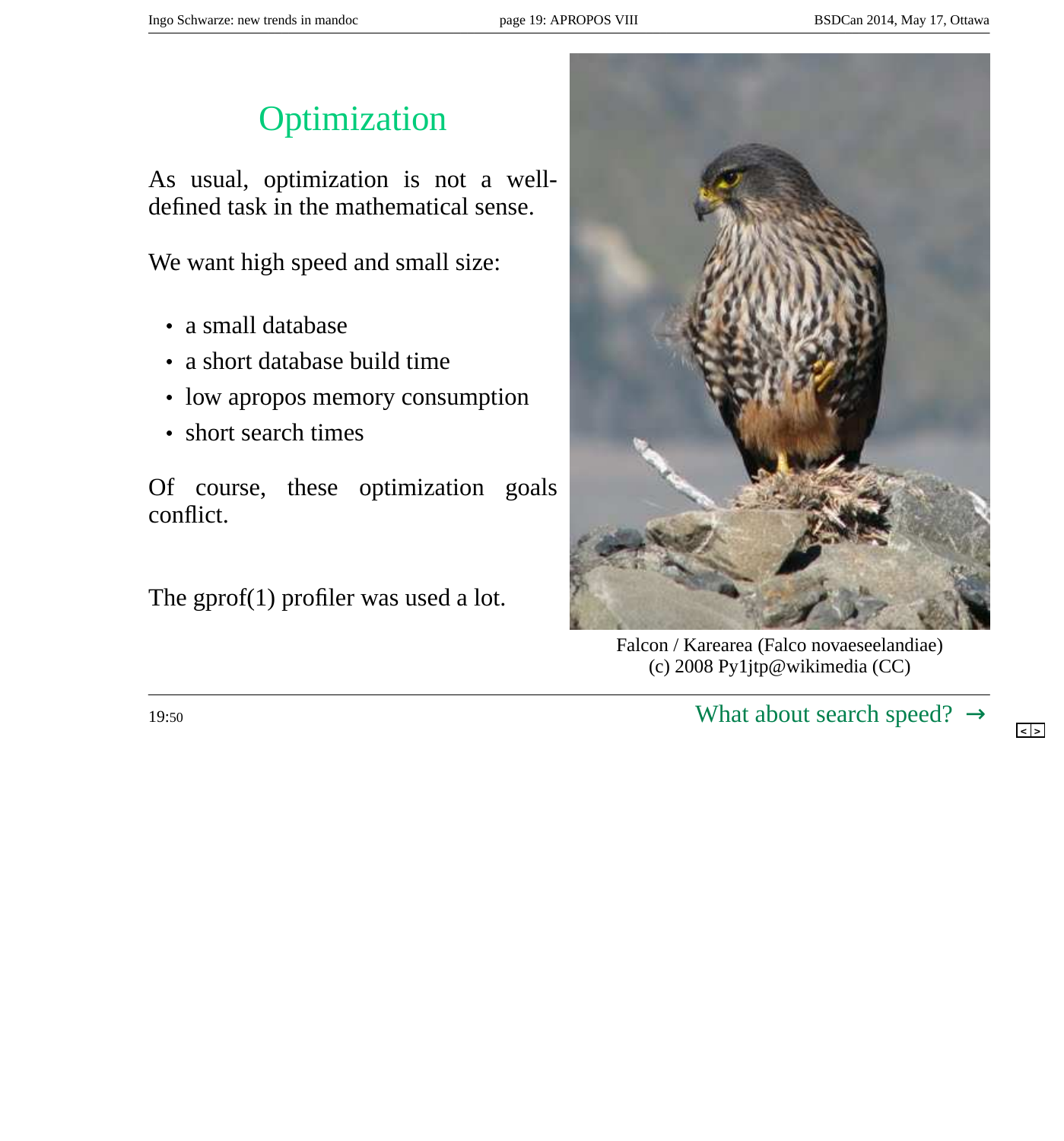# Search speed optimization

- <span id="page-19-0"></span>• Moving the descriptions from the keys table directly into the mpages table gained roughly a **factor 4** in speed for searches by description — at no cost, the database shrank, too, due to reduced pageid overhead.
- The dedicated names table gained roughly a **factor 4** in speed for searches by name — at almost no cost.
- Adding an index to the mlinks table sped up the second step in the algorithm, name retrieval, by about a factor of 20, which resulted in an overall **30% economy** for simple searches, and more for searches returning many results. The cost was a 10% growth of the database.
- Adding an index to the keys table sped up the third step in the algorithm, **−O** value retrieval, which is dominant in **−O** searches, resulting roughly in a **factor 4** speedup of such searches. The cost was another 10% grow of the database.
- By providing an SQLITE\_CONFIG\_PAGECACHE with mmap(3) MAP\_ANON, execution time decreased by 20–25% for simple (Nd and/or Nm) queries, 10−20% for non-NAME queries, and even apropos(1) resident memory size decreased by 20% for simple and by 60% for non-NAME queries. Cache size is a compromize to provide nearly optimal speed gain for all queries while limiting additional memory consumption to about 15%.

21:50 What about database build time[?](#page-18-0)  $\rightarrow$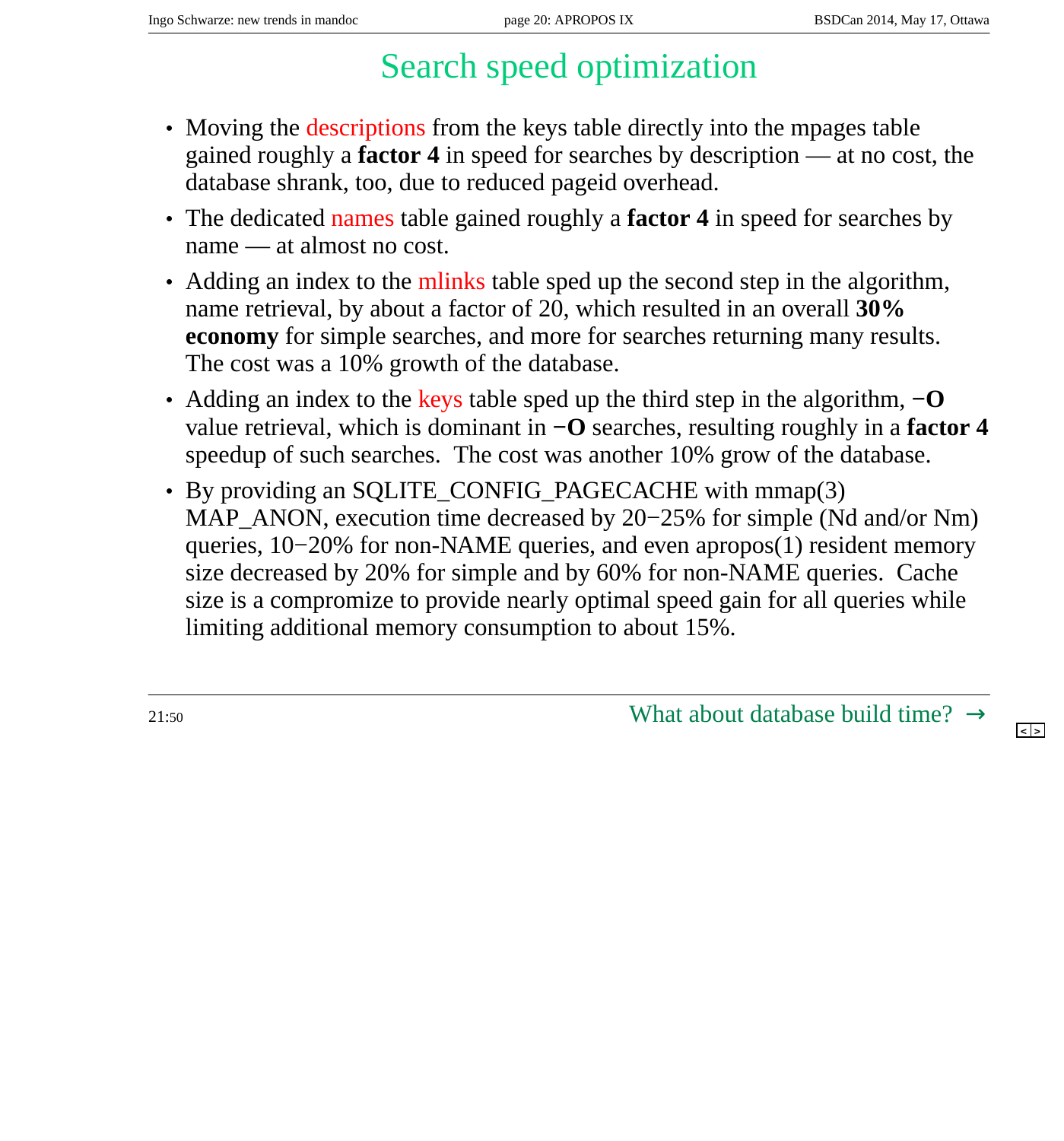# Database build time optimization

<span id="page-20-0"></span>This is relevant because mandoc.db is built during regular base system and Xenocara snapshots builds on all architectures, and we don't want to slow down developers during development and testing.

- Quick mode: Abort parsing after the NAME section: factor 2 in speed and factor 4 in size. In the following, all speedups refer to quick mode.
- Do not sync to disk after each individual manual page, only sync to disk one single time when all data is ready: 87%.
- In quick mode, do not clear user-defined macros clashing with mdoc(7) or man(7) standard macros when parsing .Dd or .TH: 25%.
- In quick mode, do not validate and normalize the date format: 18%.
- Do not copy predefined strings into the dynamic string table: 10%.
- Cache uname(3) result: 3%.
- Do not index the keys in the keys table: 12% (and 42% size reduction).
- No primary keys in the mlinks and keys table: 15% (and 3% size).
- Properly handling .so redirections reduced Xenocara database build time by 40% and database size by nearly 50%.

 $23:20$  What about database size[?](#page-19-0)  $\rightarrow$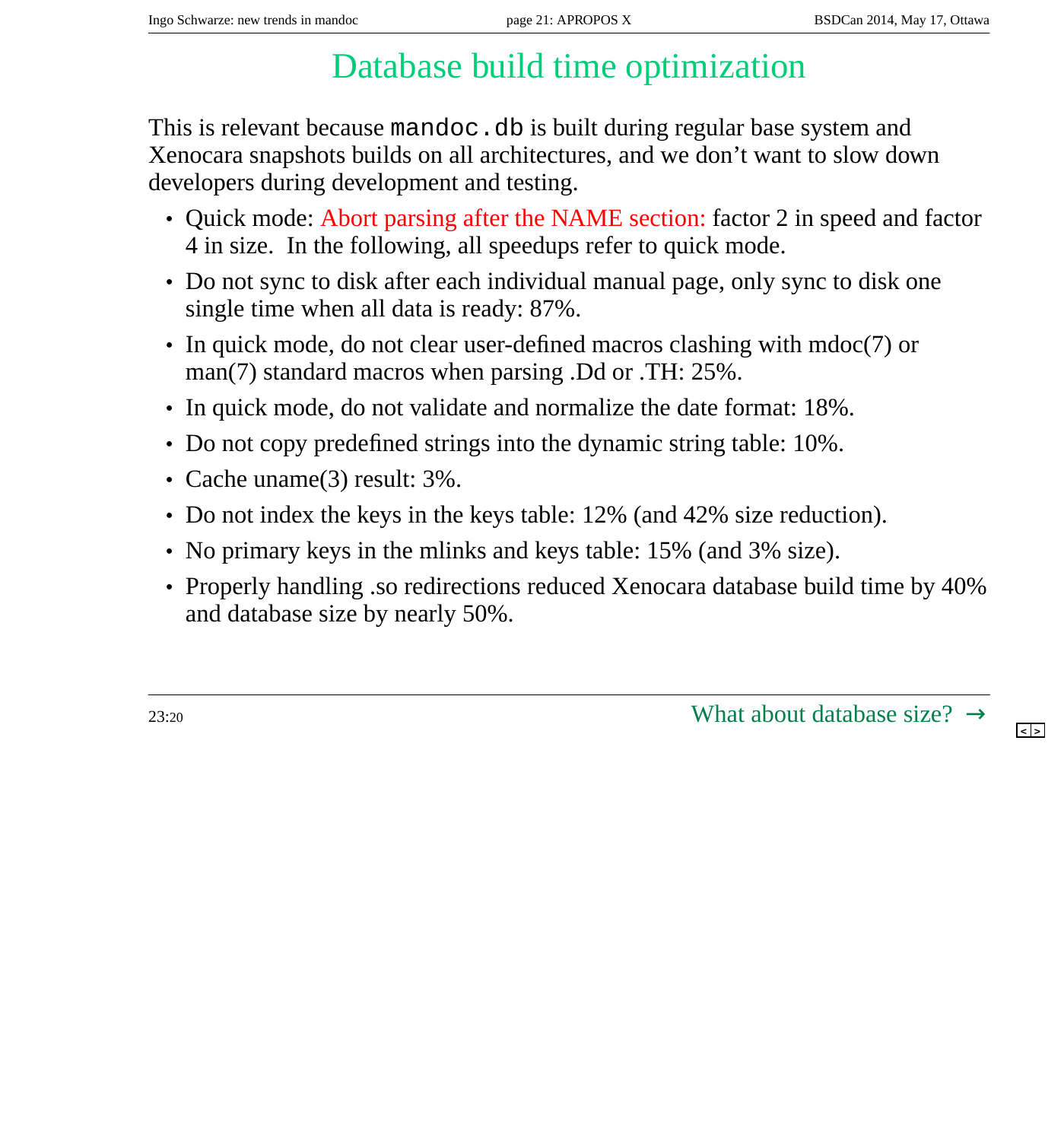## Database size optimizations

<span id="page-21-0"></span>All size reductions refer to quick mode.

- Do not store the descriptions twice, once for searching and once for display, at the expense of somewhat more complicated, but not slower search code: 9%.
- Remove the redundant "file" column from the mlinks table: 9%.
- Sort macro keys by frequency: 11%.
- Always store the arch in lower-case only: 1.5%.

![](_page_21_Picture_9.jpeg)

Rifleman / Titipounamo (Acanthisitta chloris), NZ's smallest bird (c) 2008 digitaltrails@flickr (CC)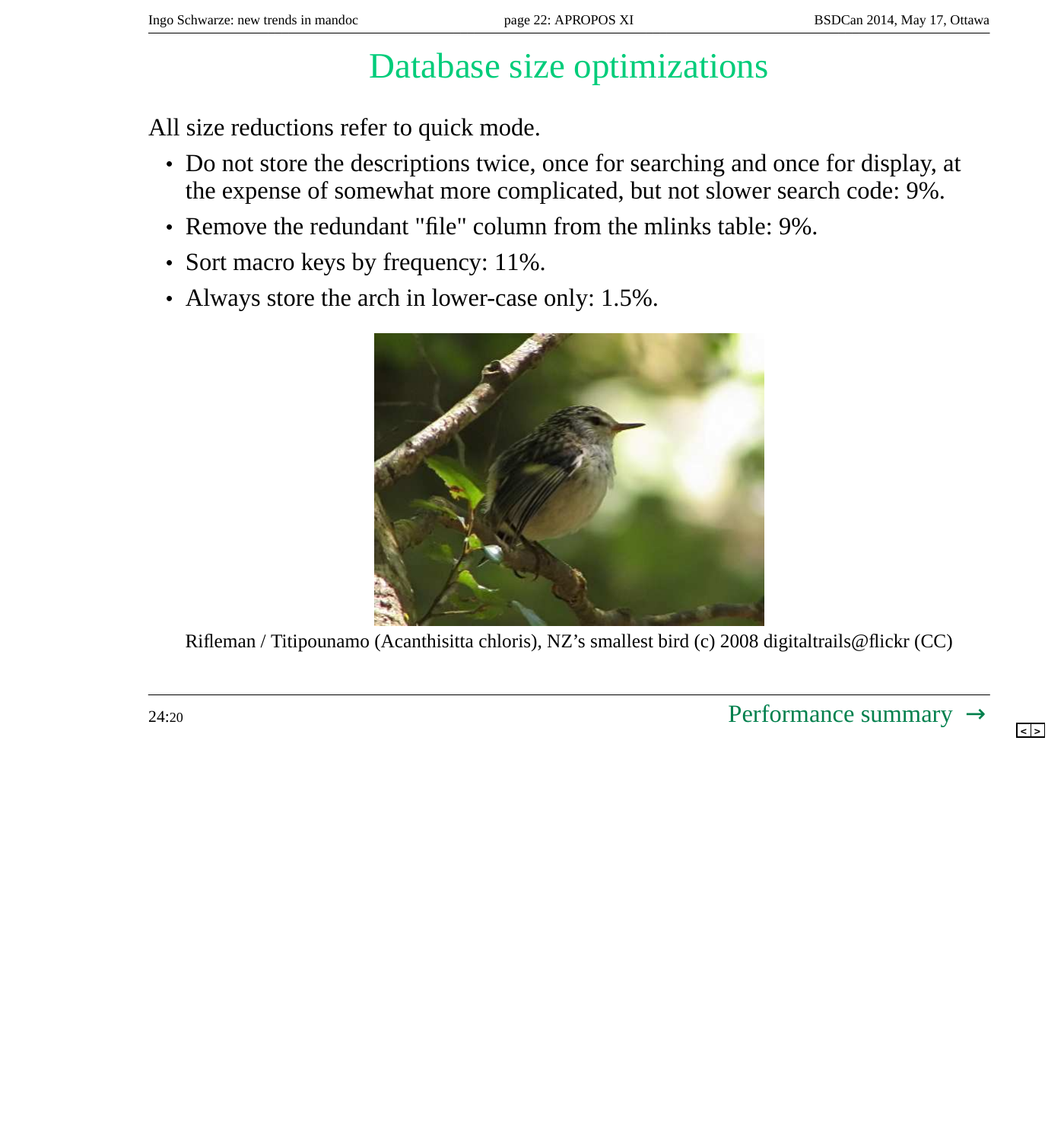### Search and database performance summary

- <span id="page-22-0"></span>• With the old, plain text apropos(1), a simple search took about 10 milliseconds on my notebook.
- With the new, SQLite apropos(1), it is unavoidably slower due to the SQL overhead and because the names are now separated from the descriptions. It now takes about 40 milliseconds.
- However, the difference is of no practical relevance even on moderately old hardware (like this notebook).
- Base system database size grows from 250 kB to 900 kB (quick mode) or about 3800 kB (fully featured more). That is not a practical problem for any of our architectures.
- During system builds, database build times are reduced by roughly a factor 3 with respect to the old

![](_page_22_Figure_9.jpeg)

 $\frac{a \text{ factor 3 with} }{2010 \text{ A}},$  Spotted Shag / Parekareka (Phalacrocorax punctatus) (c) 2010 Avenue@wikimedia (CC)

 $25:40$  Are there any useful by-products[?](#page-21-0)  $\rightarrow$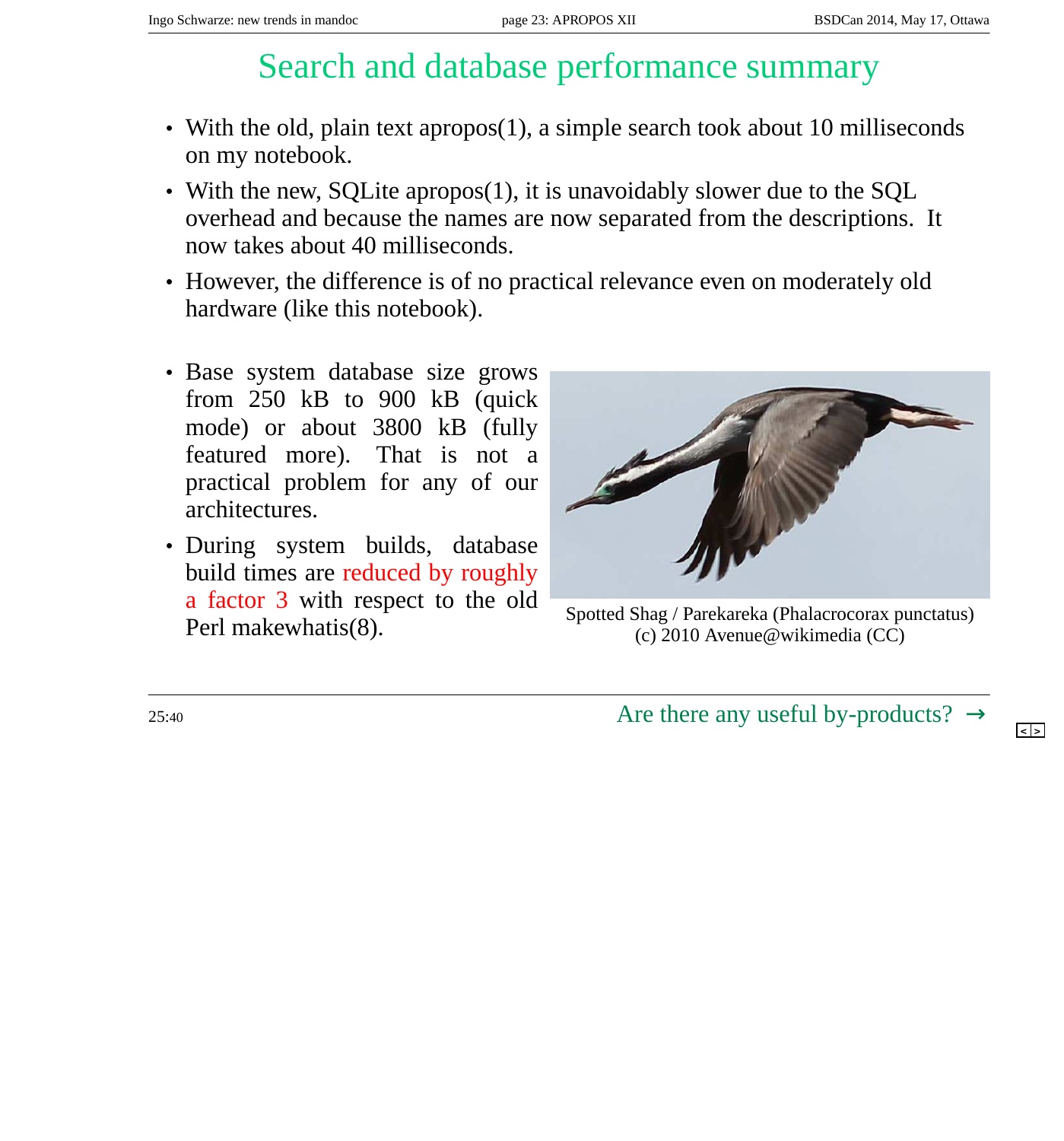## Consistency checking

- <span id="page-23-0"></span>• Mismatch of the section number given in the manual page with the directory the page is stored in.
- Mismatch of the architecture name given in the manual page with the directory the page is stored in.
- File name does not appear as a name in the NAME section.
- Besides, direct inspection of the database has been used to catch markup errors.
- More can be done later, all this is just a start.<br>Moa hunt in the Dunedin Public Gardens

![](_page_23_Picture_9.jpeg)

(c) 1906 Augustus Hamilton (PD)

Already checked by the old makewhatis(8):

- Missing NAME section, missing name(s) and/or missing description.
- A name in the name section does not appear as an MLINK in the file system.

27:10  $\text{Adoption of }\text{mando}(1) \rightarrow$  $\text{Adoption of }\text{mando}(1) \rightarrow$  $\text{Adoption of }\text{mando}(1) \rightarrow$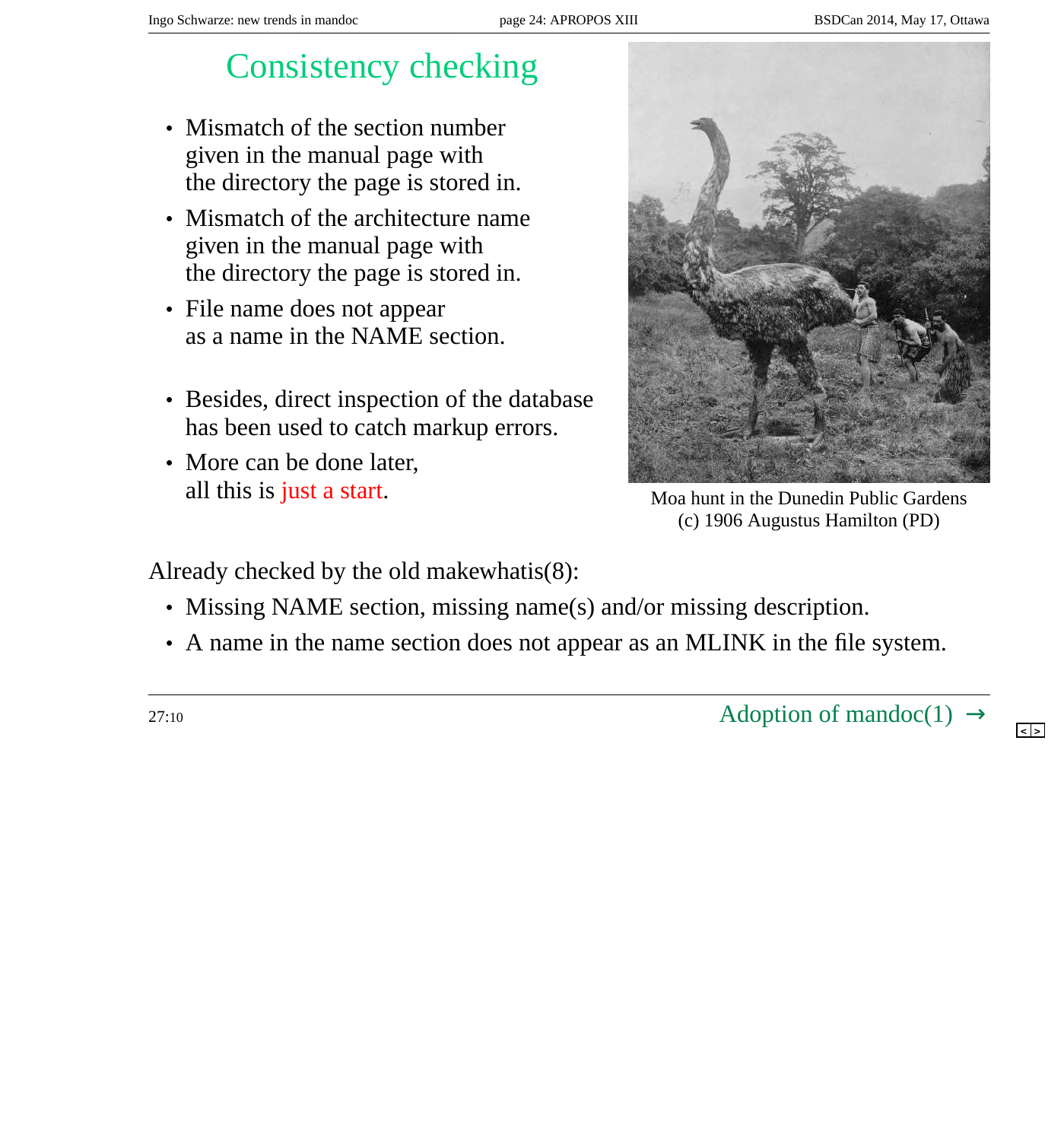# Status in OpenBSD

- <span id="page-24-0"></span>• Kristaps@ developed mandoc(1) since November 22, 2008.
- Source code in the base repo since April 6, 2009.
- Schwarze@ maintaining it since June 14, 2009.
- Actively maintained regression suite since October 27, 2009.
- mandoc(1) installed with OpenBSD-current since April 2, 2010.
- Base system manuals built with mandoc(1) since April 3, 2010.
- USE\_GROFF framework for ports by espie@ since April 5, 2010.
- Releases fully rely on mandoc(1) since OpenBSD 4.8, November 1, 2010.
- Groff disconnected from base build since October 18, 2010: mandoc(1) is the only documentation formatter in base for three years.
- Groff removed from the source tree since March 12, 2011.
- Groff 1.21/1.22 available from the ports tree since March 19, 2011.
- No stable releases contain groff since OpenBSD 4.9, May 1, 2011.
- SQLite-based code in the source tree since December 30, 2013.
- makewhatis(8)/apropos(1) using mandoc since April 18, 2014.
- All will be released with OpenBSD 5.6 on November 1, 2014.

![](_page_24_Picture_20.jpeg)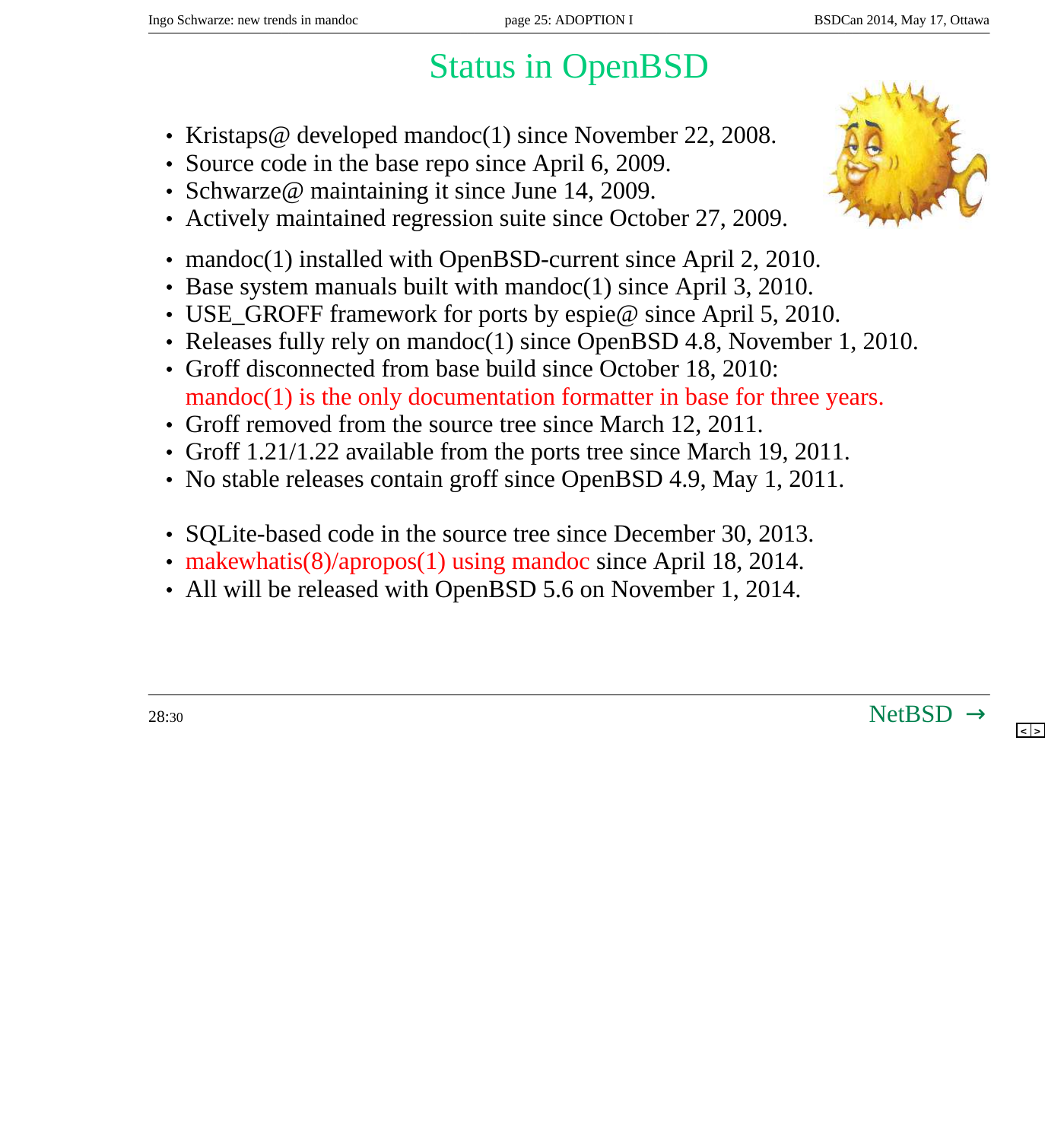# Status in NetBSD

- <span id="page-25-0"></span>• A pkgsrc mdocml port by Jörg Sonnenberger exists since March 1, 2009  $\rightarrow$ continued support for *many* platforms.
- The first code patch was sent upstream by Jörg Sonnenberger on June 11, 2009.
- Source code in the base repo and installed by default in NetBSD-current since October 21, 2009.

![](_page_25_Picture_7.jpeg)

### Big changes in NetBSD on February 7, 2012

- Install source manuals, no longer install preformatted manuals.
- Use mandoc(1) as the default run-time manual formatter instead of groff.
- Use makemandb(8) by Abhinav Upadhyay instead of makewhatis(8) together with versions of apropos(1) and whatis(1) based on it, featuring full text search, but not semantic search.

All this was first released with NetBSD 6.0 on October 17, 2012.

Semantic searching is not yet supported, not even as an option.

30:<sup>00</sup> FreeBSD and DragonFl[y](#page-24-0) [→](#page-26-0)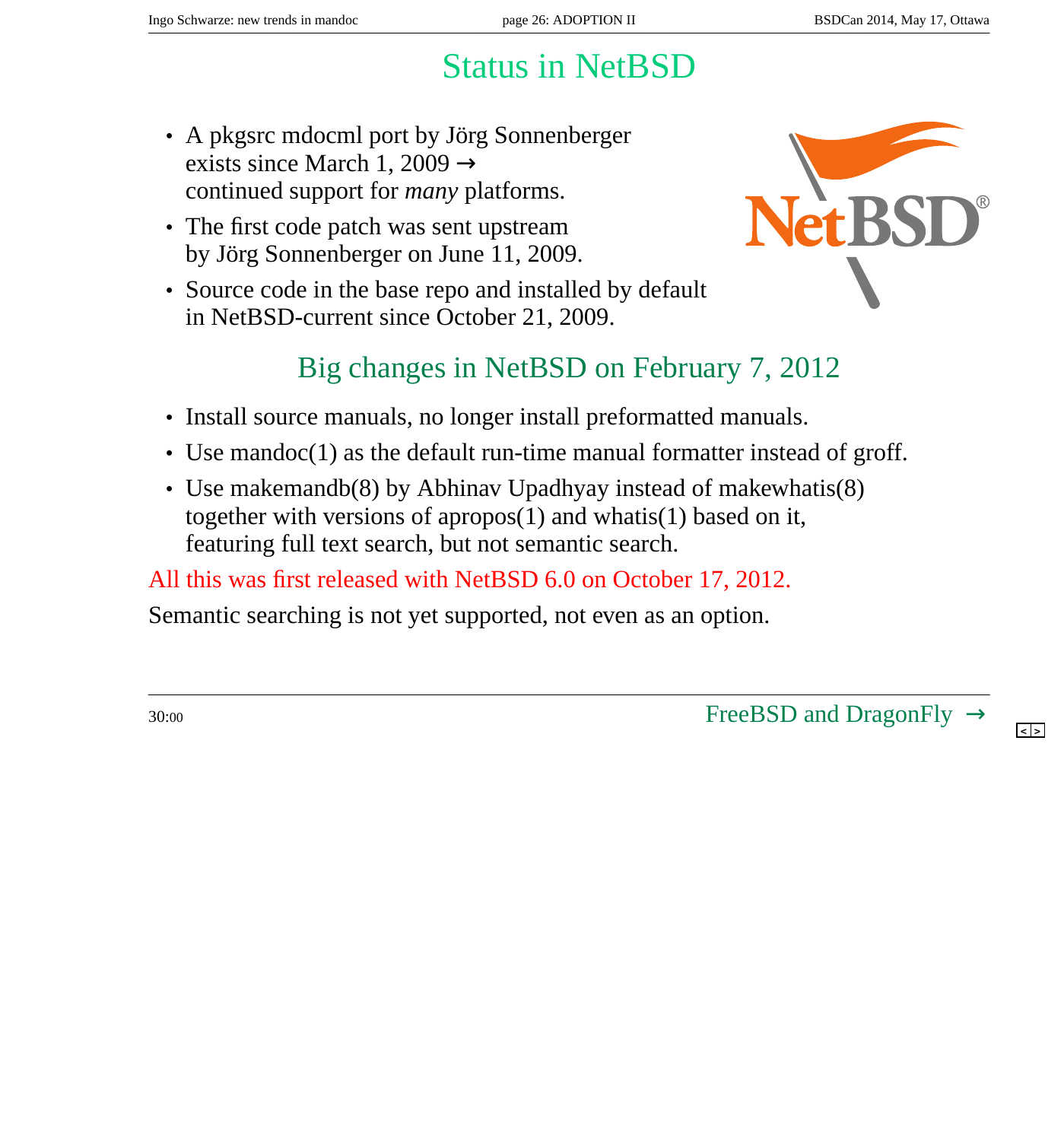# Status in FreeBSD

- <span id="page-26-0"></span>• An mdocml port by Ulrich Spörlein exists since March 9, 2009.
- First code patch sent in by Ulrich Spörlein on July 18, 2009.
- Source code in the base repo and installed by default since October 19, 2012.
- First released with FreeBSD 10.0 on January 20, 2014.

# Status in DragonFly BSD

- Source code in the base repo and installed by default since October 27, 2009 (Sascha Wildner)
- First released with DragonFly BSD 3.6.0 on March 28, 2010.
- First code patch sent in by Franco Fichtner on November 25, 2013.

#### In both:

- mandoc(1) is installed, but not used.
- Semantic searching is not yet supported, not even as an option.

![](_page_26_Picture_16.jpeg)

![](_page_26_Picture_17.jpeg)

![](_page_26_Picture_18.jpeg)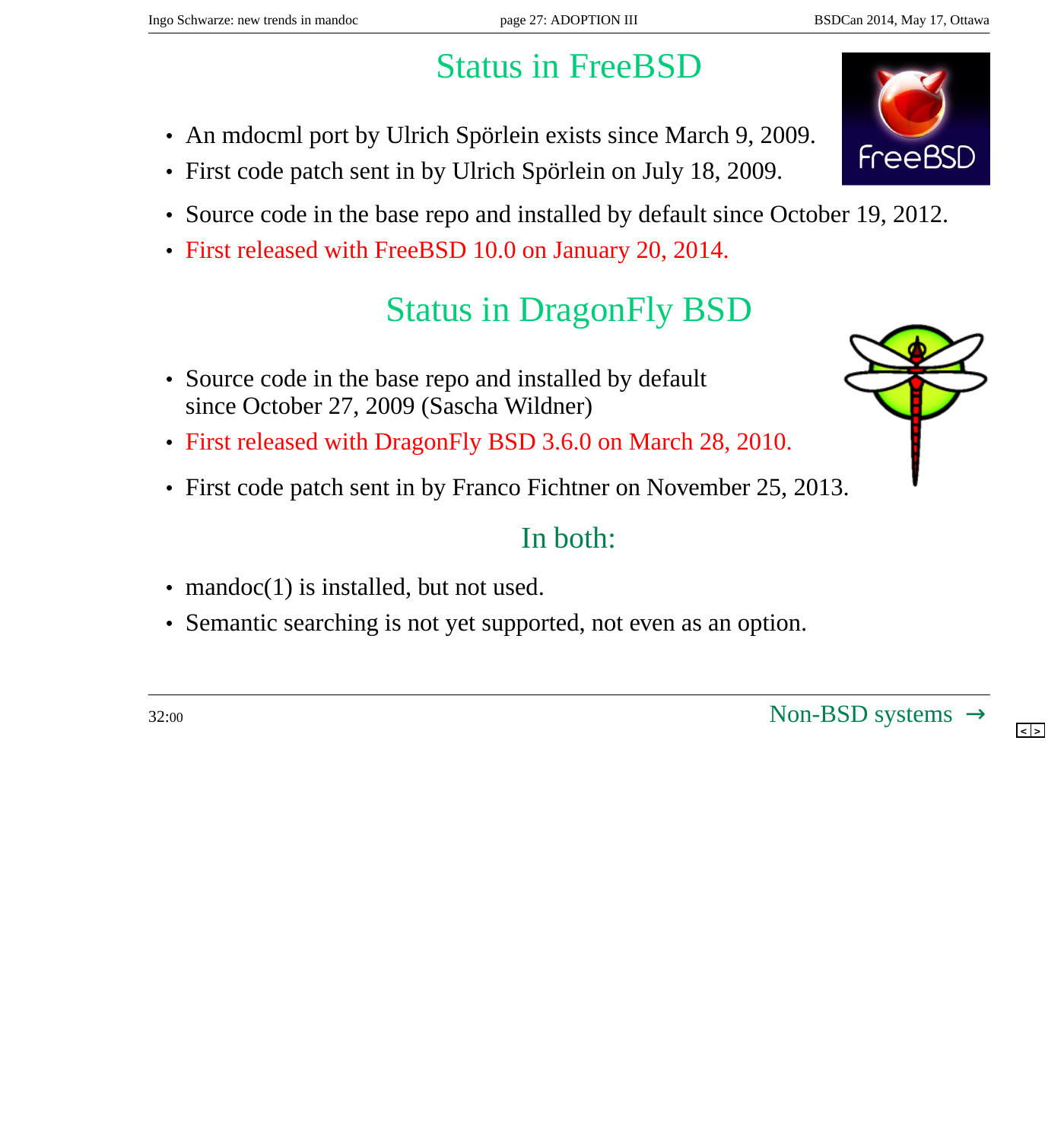# <span id="page-27-0"></span>Status in non-BSD systems Minix 3

- Source code in the base repo since June 26, 2010 (Ben Gras).
- Somewhat apathetic, still using a version that is more than three years old.

Alpine Linux

- A testing aport exists since July 6, 2010 (Natanael Copa).
- The aport moved from testing to main on June 12, 2011 (Natanael Copa).
- Continuously maintained.

Arch Linux

- An mdocml package exists since October 3, 2010 (Markus M. May).
- Updated to 1.12.3 on April 17, 2014 (new maintainer Jesse Adams).

![](_page_27_Picture_13.jpeg)

Little Blue Penguin / Korora (Eudyptula minor) (c) 2009 Fir0002/Flagstaffotos @wikimedia (CC)

Debian GNU/Linux

• An unofficial mdocml package exists since April 19, 2014 (Jesse Adams).

Solaris, MacOS X

• Tested using pkgsrc.

 $33:30$  Adoption (summar[y\)](#page-26-0)  $\rightarrow$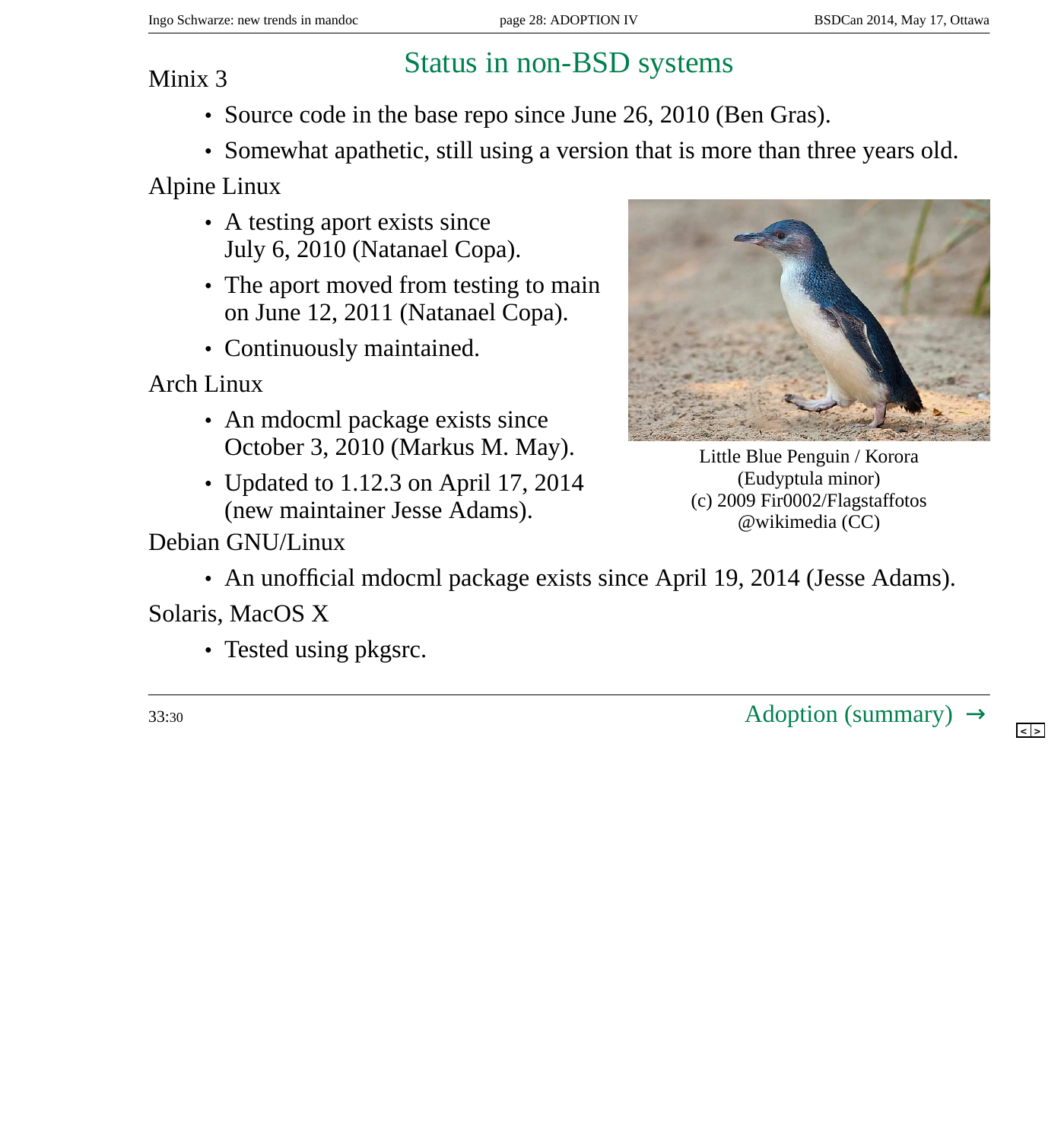# Adoption status (summary)

#### <span id="page-28-0"></span>OpenBSD

Only documentation formatter in base for three years, and now also enabled as the manual page search system.

#### **NetBSD**

Default manual formatter for two years.

FreeBSD, DragonFly

Part of the base system, and both consider switching to it.

#### Minix 3

Part of the base system.

Linux, Solaris, MacOS Tested.

pkgsrc

Provides packages for additional systems.

![](_page_28_Picture_16.jpeg)

A lot of traction in all BSDs and beyond.<br>
Blue Duck / Whio in Sussex, England<br>
(Hymenolaimus malacorhynchos) (Hymenolaimus malacorhynchos) (c) 2005 Philipp Capper @flickr (CC)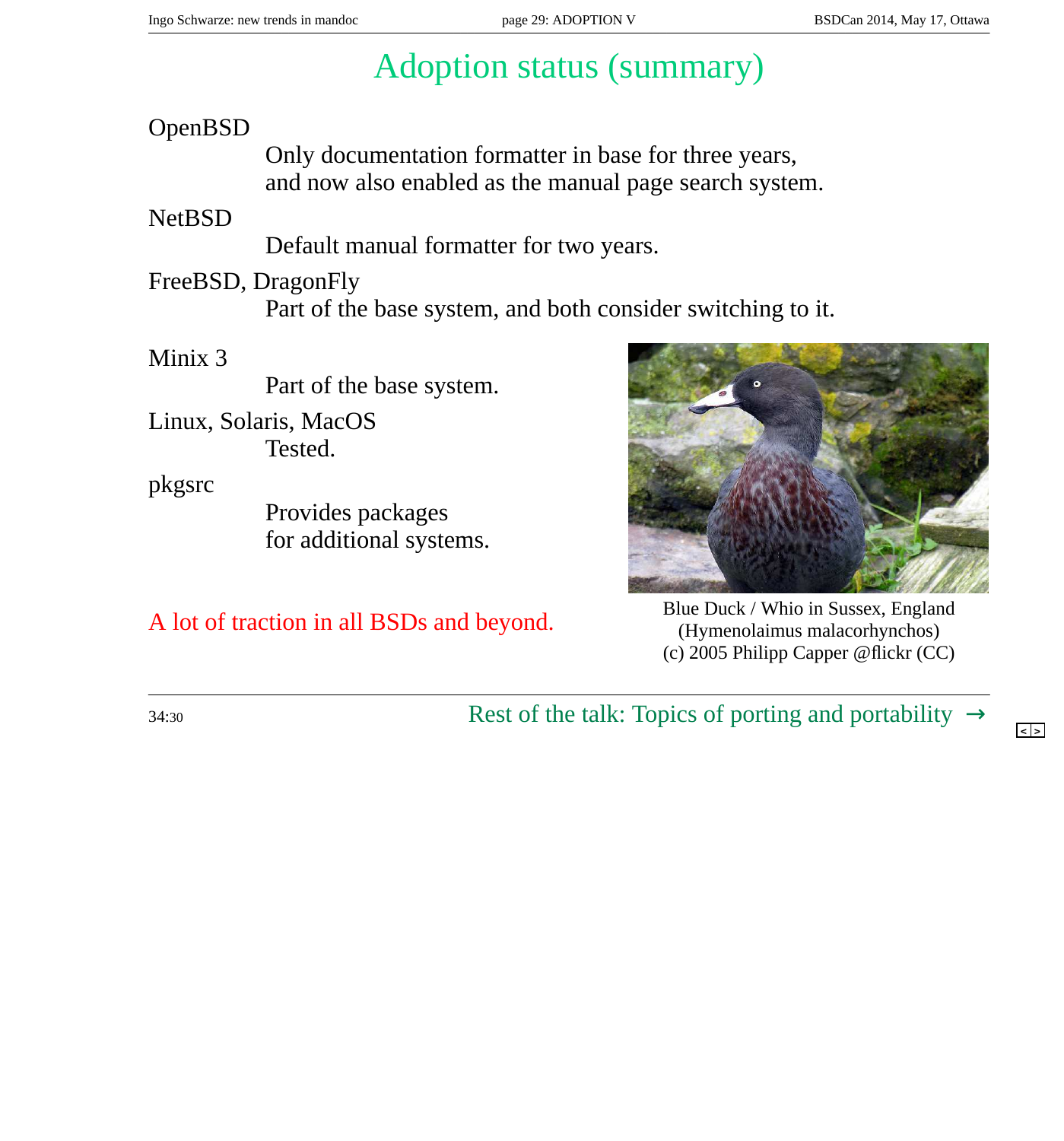## Handling manual pages in ports

### The problem

<span id="page-29-0"></span>The Law of Feature Creep

If a software offers some feature, sooner or later somebody will use it.

Porting corollary

For every feature of the roff language (and for every groff extension), no matter how arcane and how obviously irrelevant for manual pages, sooner or later somebody will want to port a third-party software abusing that feature to format its manual pages.

mandoc(1) is not a complete nroff implementation and who knows whether it will ever be...

Not a problem in the base system:

Given a finite set of manuals, implement in mandoc $(1)$  what is needed, or patch away the worst abuse in the handful of manuals affected.

#### But in ports, "mandoc or nothing" is not a viable strategy:

That would inevitably leave you with some seriously misformatted manuals, and in some cases with no usable manuals at all.

 $36:10$  How can this be solved[?](#page-28-0)  $\rightarrow$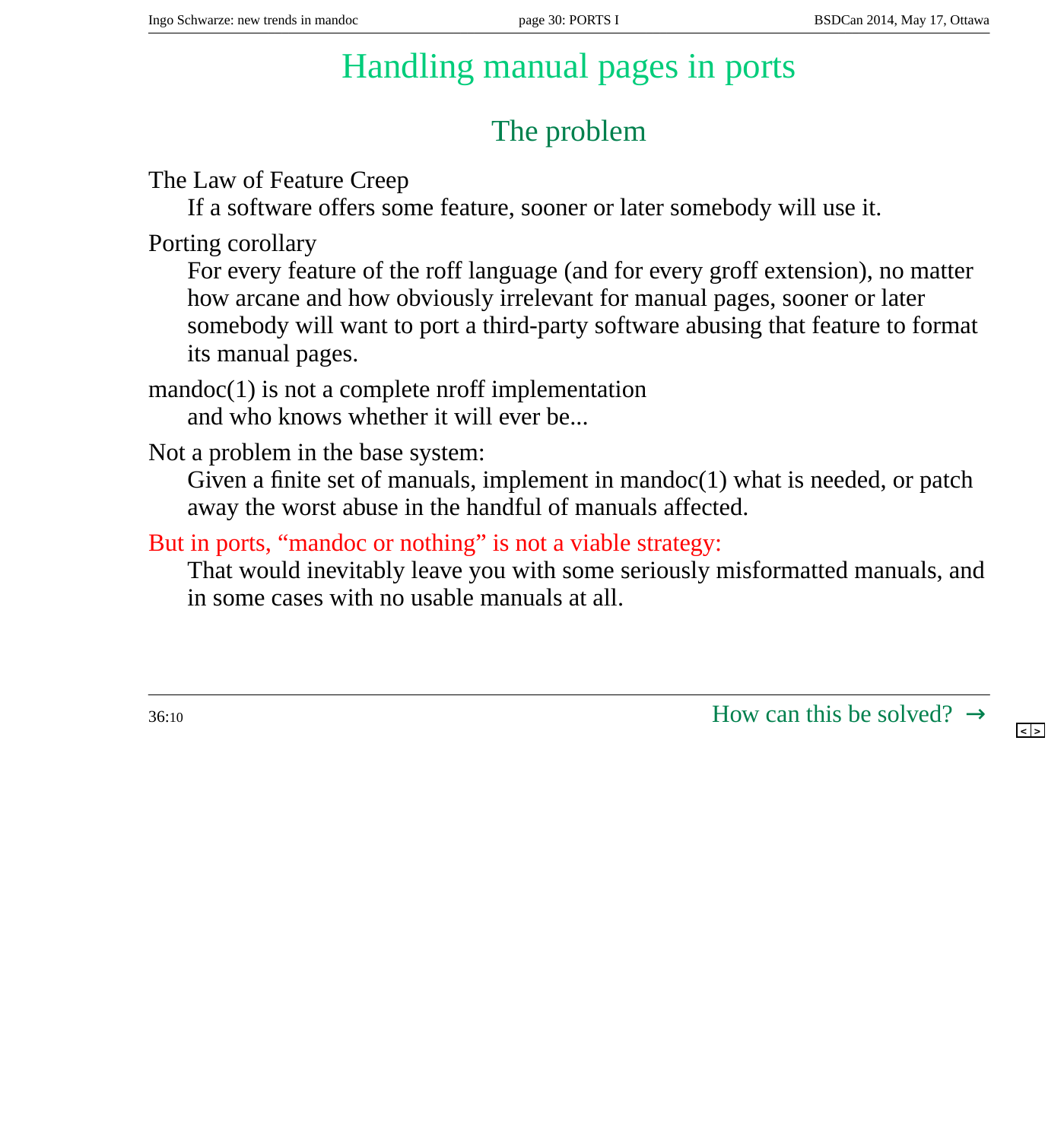# The OpenBSD solution for manual pages in ports

- <span id="page-30-0"></span>• Make sure that no port tries to preformat manuals during the build target.
- Let every port install manual page sources during the fake install target.
- For the majority of ports, mandoc(1) can handle all manuals: That's it, you are done with respect to these.
- For the remaining minority of ports: Set a special boolean make(1) variable in the port Makefile, in OpenBSD called USE\_GROFF.
- That variable implies a build dependency on the groff port.
- When building the package, the ports framework runs groff on the fly and packages the preformatted pages instead of the source pages.
- After installing the packages, this will work just fine at run time: The preformatted pages will be diplayed directly by man(1), and man(1) will format the source pages with mandoc(1), with no dedicated configuration.
- Example of OpenBSD: 7952 ports, 1217 still USE\_GROFF (15%). Some of these probably don't really need it, but there is no hurry. Removing USE\_GROFF needs a manual check — which was already done for about 3000 ports during the last three years.
- This concept has been designed and implemented by Marc Espie, and it has proven very sturdy and very easy to use.

 $38:30$  makewhatis(8) in por[ts](#page-29-0)  $\rightarrow$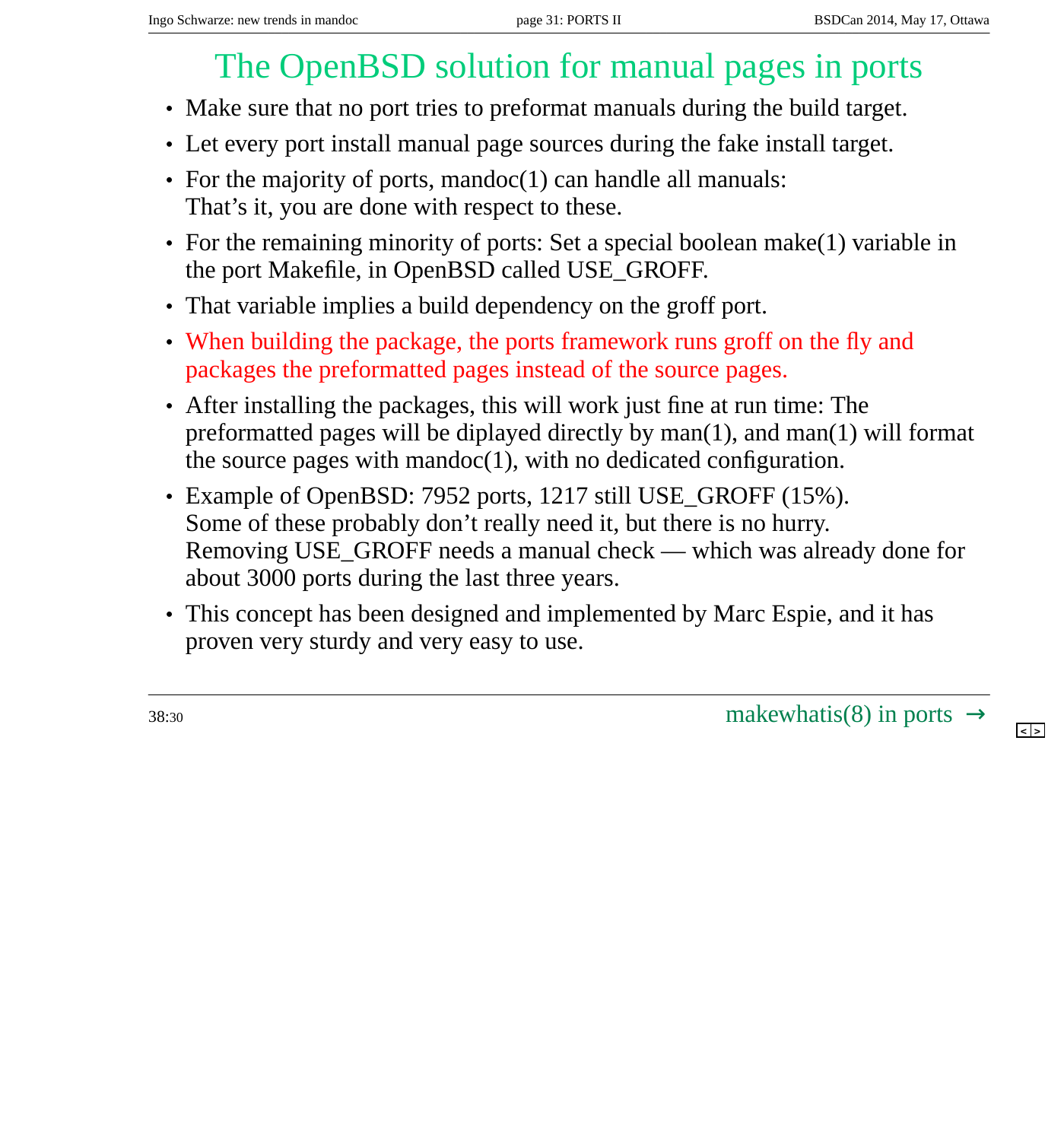# makewhatis(8) in ports

- <span id="page-31-0"></span>• Base and X manual databases are essentially static.
- But packages get installed and deinstalled.
- You could wait for the periodic weekly(8) makewhatis(1) rebuild.
- Better idea: During pkg\_add, run makewhatis -d /usr/local/man files ... During pkg\_delete, run makewhatis -u /usr/local/man files ...
- Done routinely on OpenBSD, works seamlessly with the new makewhatis.
- So, right after pkg\_add(1), you call apropos(1), and it finds the freshly installed manual pages.

#### Features that help, in particular for ports

- Handle preformatted manuals (since Nov. 27, 2011).
- Natively support gzip(1)'ed manual pages (since March 26, 2014).
- During makewhatis -d/-u, automatically rebuild missing or corrupt databases (since April 18, 2014). Red-crested parakeet / Kakariki

![](_page_31_Picture_14.jpeg)

(Cyanoramphus novaezelandiae) (c) 2010 Sid Mosdell @flickr (CC)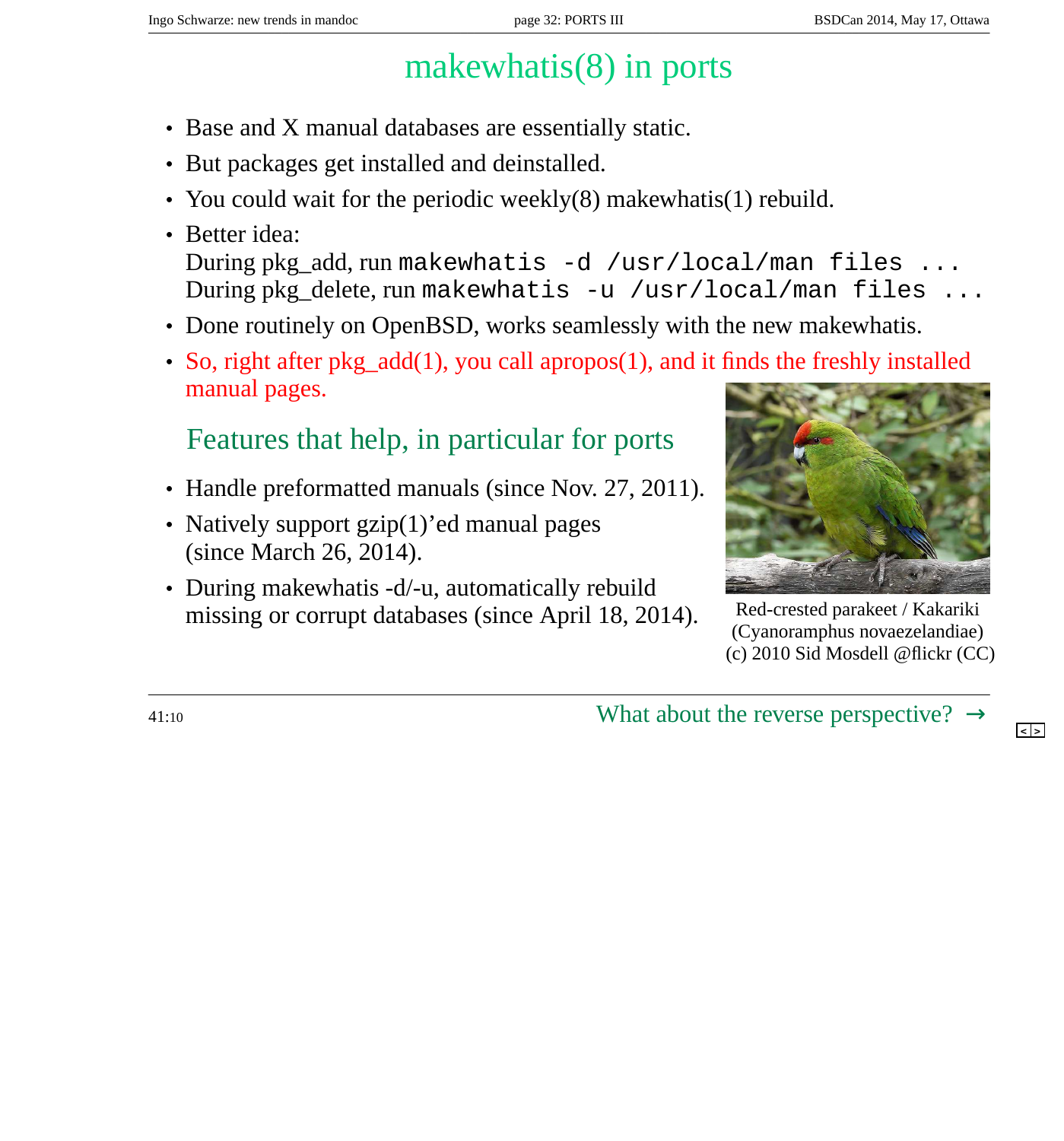# Manual pages for portable software

### The problem

- <span id="page-32-0"></span>• Consider portable software packages like sudo(8), OpenSSH, OpenSMTPd, ...
- Which markup language should be chosen for the manual pages?
- Use mdoc(7) and some legacy systems lose that still don't have mdoc(7) after it has been freely available for more than 20 years (hello, Solaris).
- Use man(7) and everybody loses that would be a very bad idea indeed.

#### mandoc(1) to the rescue!

- Write the manual pages using mdoc(7).
- Use mandoc -Tman to convert them to man(7) format.
- Include both the mdoc(7) and man(7) versions into distribution tarballs.
- Let ./configure decide:
- On systems supporting mdoc(7), install the mdoc(7) versions.
- Otherwise, install the man(7) versions.

 $43:00$  L[e](#page-31-0)t's look at an example  $\rightarrow$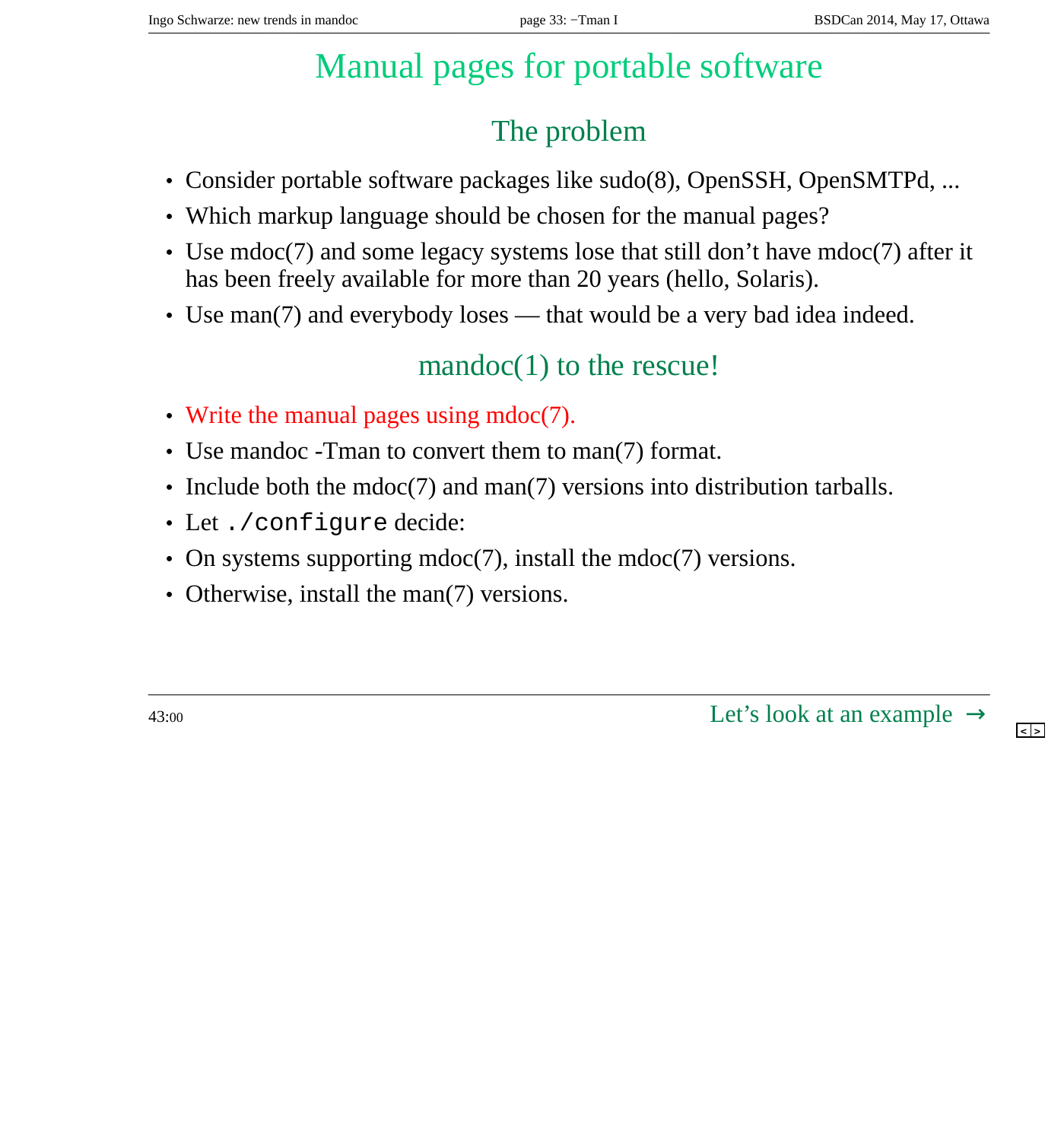# Case study: the sudo(8) manuals

### Build system for the distribution tarball

<span id="page-33-0"></span>Simplified code from the Makefile:

```
sudo.man: sudo.mdoc
       mandoc -Tman sudo.mdoc > sudo.man
sudo.cat: sudo.mdoc
       mandoc sudo.mdoc > sudo.cat
```
![](_page_33_Picture_7.jpeg)

#### Installation system

- If . / configure finds mandoc(1), install the \*.mdoc pages
- If ./configure does not find nroff(1), install the \*.cat pages
- If ./configure successfully tests nroff -mdoc, install the \*.mdoc pages
- Otherwise, install the  $*$  man pages.
- To override this autodetection logic, provide --with-mdoc or --with-man options to ./configure.

 $46:00$  How is this implemented[?](#page-32-0)  $\rightarrow$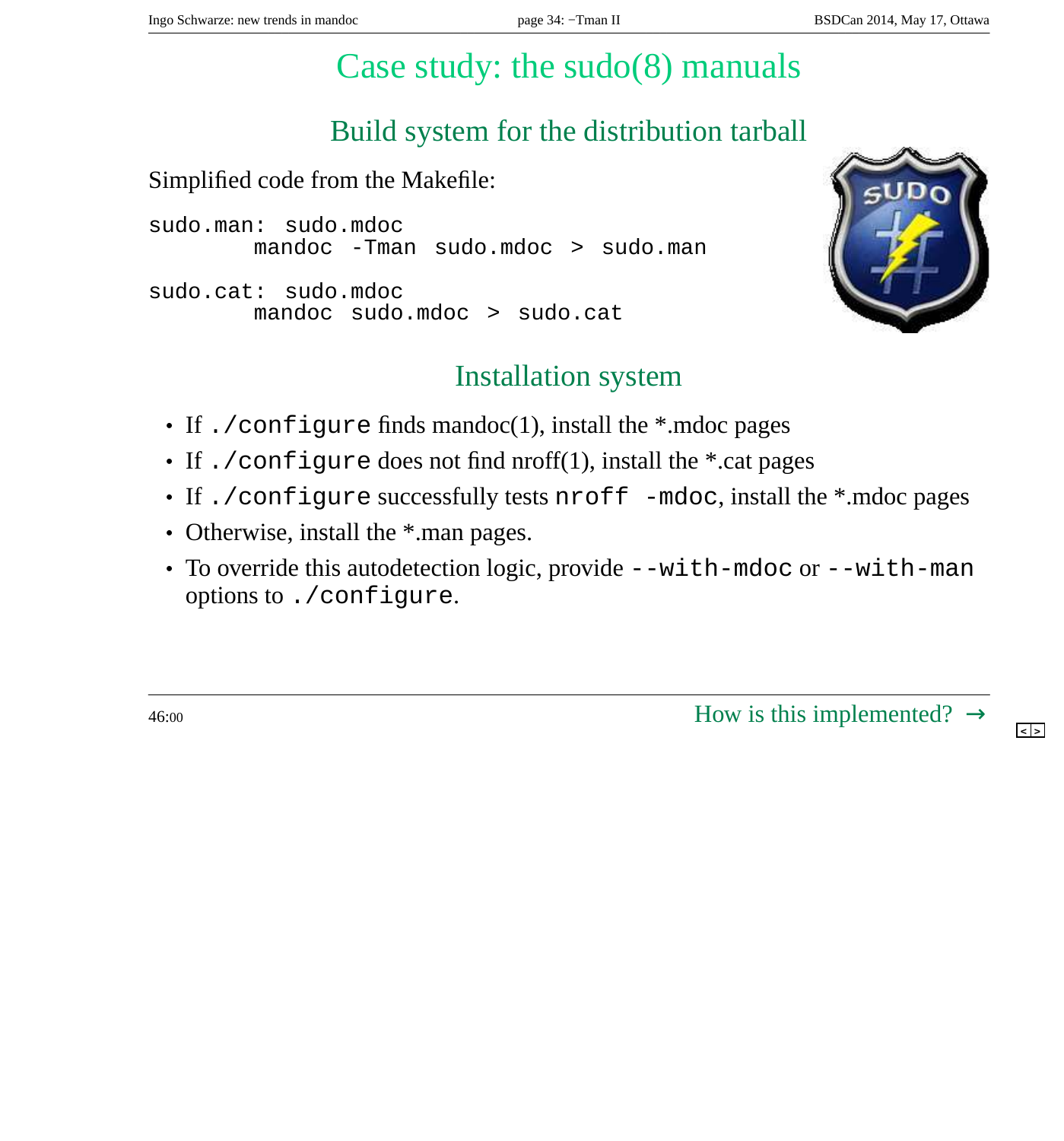## Implementation of the mdoc to man converter

- <span id="page-34-0"></span>• First run the mdoc(7) parser, constructing exactly the same abstract syntax tree in memory as when running -Tascii, -Thtml, or -Tps.
- Then run the mdoc(7)-to-man(7) output module, structured similarly as the mdoc(7)-to-ASCII output module, but sharing no code.
- One file, 1600 lines of very straightforward C source code.
- One macro lookup table containing pre- and post-node action functions and preand post-node output strings for each mdoc(7) macro type.
- The module iterates the syntax tree and calls the appropriate action functions for each mdoc(7) node.
- An alternative, slightly more flexible approach would have been to first translate the mdoc(7) syntax tree to a man(7) syntax tree, then provide a non-translating man(7) output module.
- That would have allowed man(7)-to-man(7) code normalization as a by-product.
- However, the direct approach was simpler and has so far proven sufficient for all practical needs.

![](_page_34_Picture_12.jpeg)

Tomtit / Miromiro (Petroica macrocephala) (c) 2007 Mark Jobling @wikimedia (PD)

 $48:20$  Implementation (summar[y\)](#page-33-0)  $\rightarrow$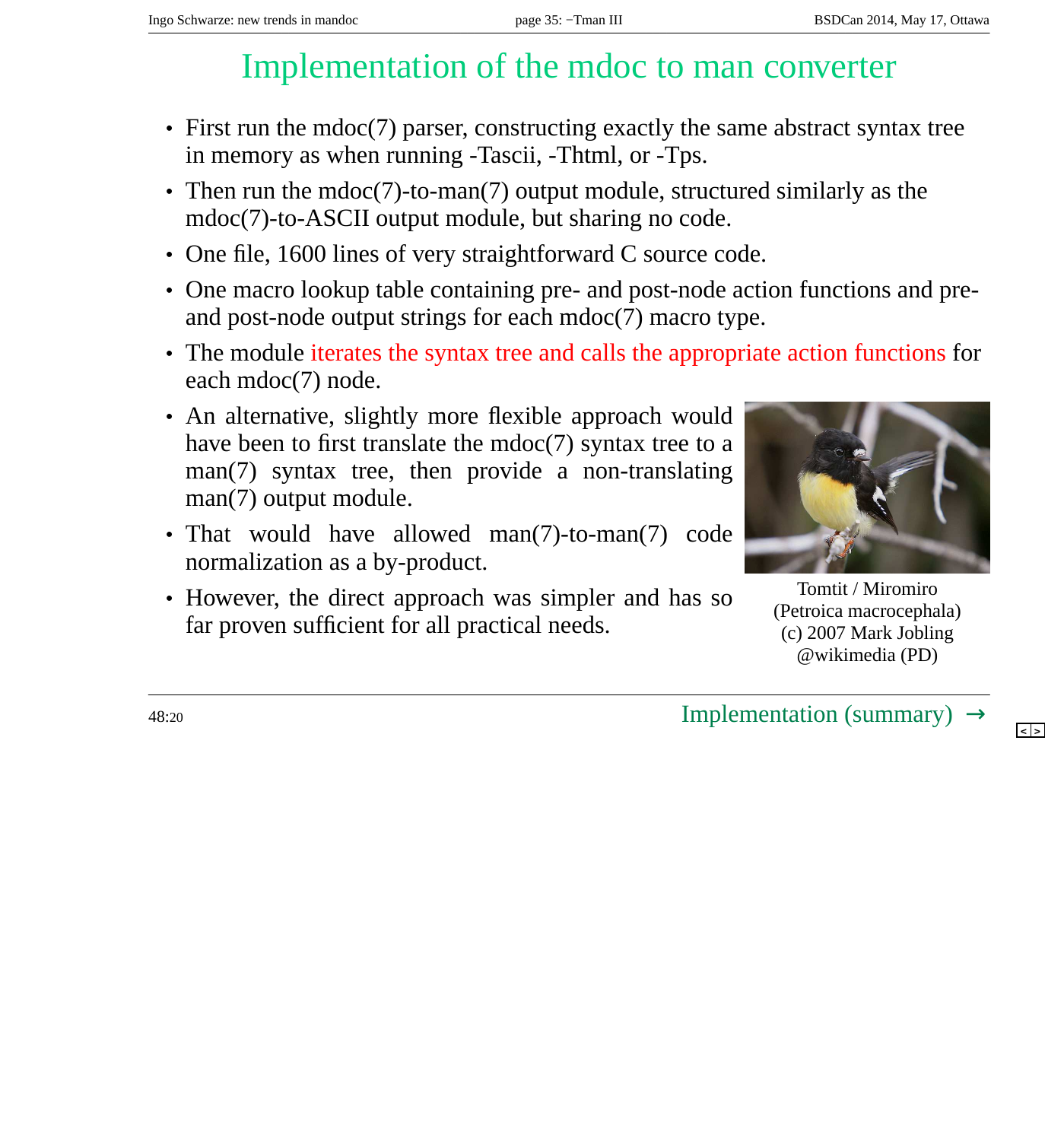## Implementation of the mdoc to man converter (2)

- <span id="page-35-0"></span>• Typical example of a tool that was technically quite easy to build on top of existing infrastructure, that is the mandoc(3) parser library, but quite useful and powerful in practice.
- At first, I underestimated the importance of this tool, development only proceeded haltingly, nearly exclusively at hackathons:
- I started development on September 17, 2011 (s2k11, Ljubljana).
- The bulk of the work was done around July 10, 2012 (g2k12, Budapest).
- It is ready for production since November 19, 2012 (c2k12, Coimbra).

![](_page_35_Picture_9.jpeg)

Tui (Prosthemadera novaeseelandiae) (c) 2011 Sid Mosdell @flickr (CC)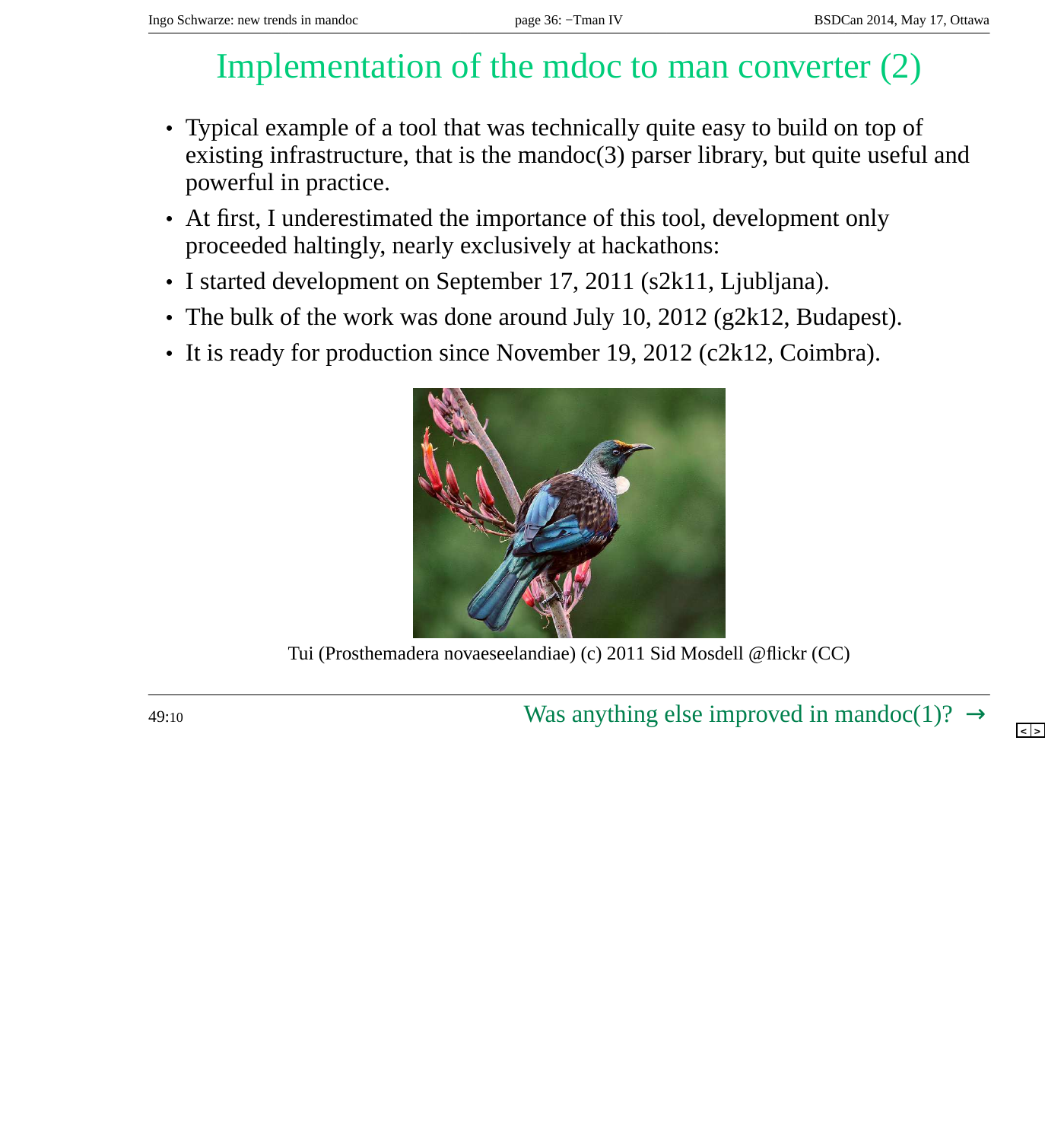# Continuous evolution of mandoc(1)

- <span id="page-36-0"></span>• Output modes -Tuft8 and -Tlocale since May 20, 2011.
- Indirect references in roff(7) expansion since April 7, 2014.
- Expansion of roff(7) number registers since March 21, 2013 (Christos Zoulas).
- Almost complete support for roff(7) numerical expressions since April 7, 2014.
- Numeric comparison in roff(7) conditionals since April 3, 2013 (Chr. Zoulas).
- String comparison in roff(7) conditionals since March 8, 2014.
- Newly supported roff(7) requests:

.as (append to string) .cc (control character)  $\dot{h}$  it (input line trap)  $\dot{h}$  .ll (line length) .rr (remove register) .tr (character translation)

• newly supported man(7)-ext macros: .EX/.EE (example display) .OP (optional element) .PD (paragraph distance) .UR/.UE (uniform resource identifier)

• Lots of bugfixes and formatting corrections.

![](_page_36_Picture_13.jpeg)

Fantail / Piwakawaka (Rhipidura fuliginosa) (c) 2007 Brenda Anderson @flickr (CC)

Matured considerably in addition to growing new features.

 $50:40$  Conclusion: Did we reach our goals[?](#page-35-0)  $\rightarrow$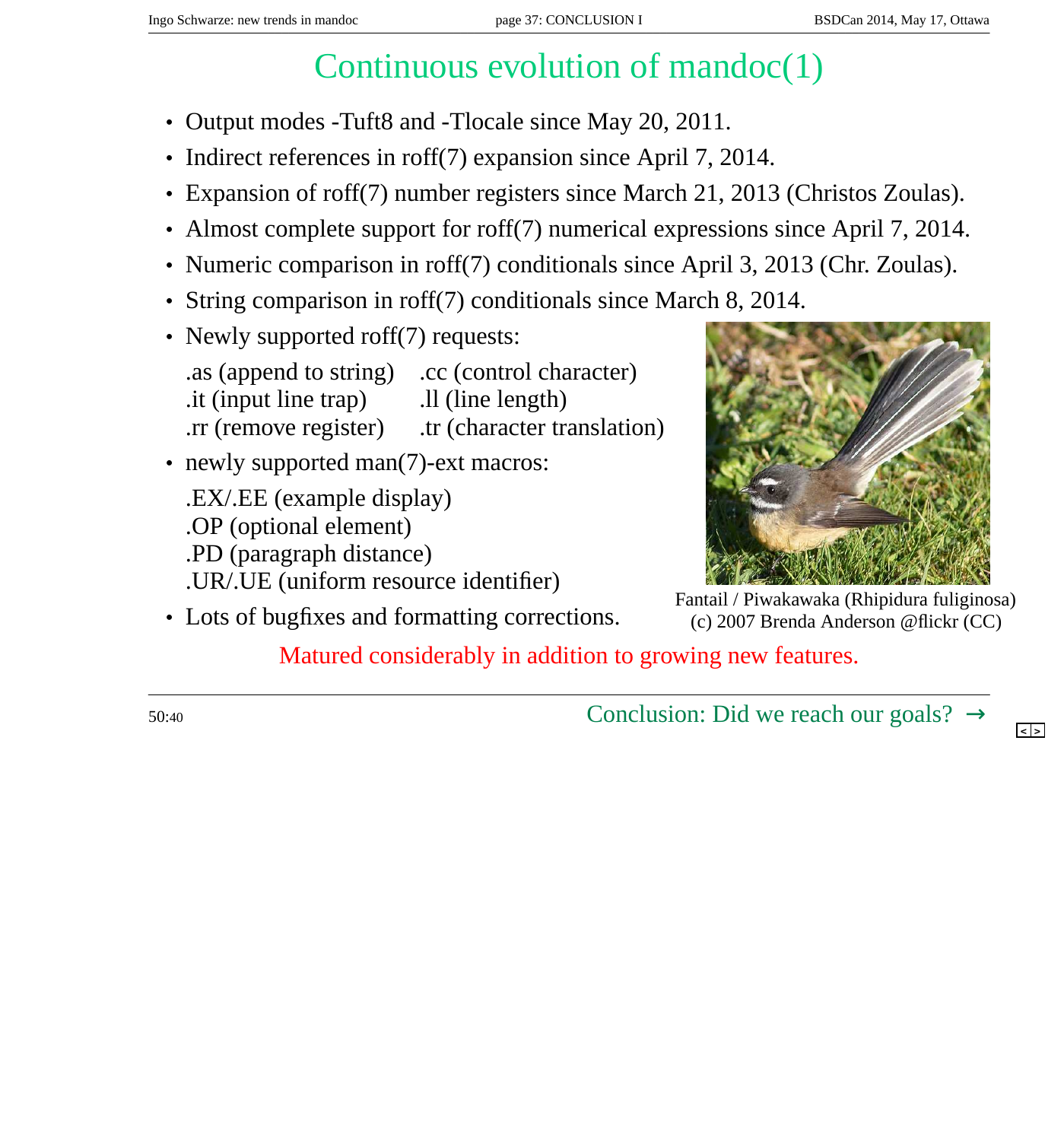# Did we reach our goals last time?

<span id="page-37-0"></span>During BSDCan 2011, I presented the following "possible future directions":

- Install manual sources, not preformatted manuals. DONE June 23, 2011
- Implement -mdoc -Tman. DONE November 19, 2012
- Rewrite apropos(1) and makewhatis(8) to use mandoc. DONE April 14, 2014
- Write pod2mdoc(1) in Perl. WIP kristaps@ in C
- Implement -man -Tmdoc. WIP kristaps@ via docbook2mdoc
- Use the mandoc toolbox to replace man.cgi on the websites. OPEN

![](_page_37_Picture_11.jpeg)

Paradise Shelduck / Putangitangi (Tadorna variegata) (c) 2008 Dave Young @flickr (CC)

 $52:20$  What shall we do in the future[?](#page-36-0)  $\rightarrow$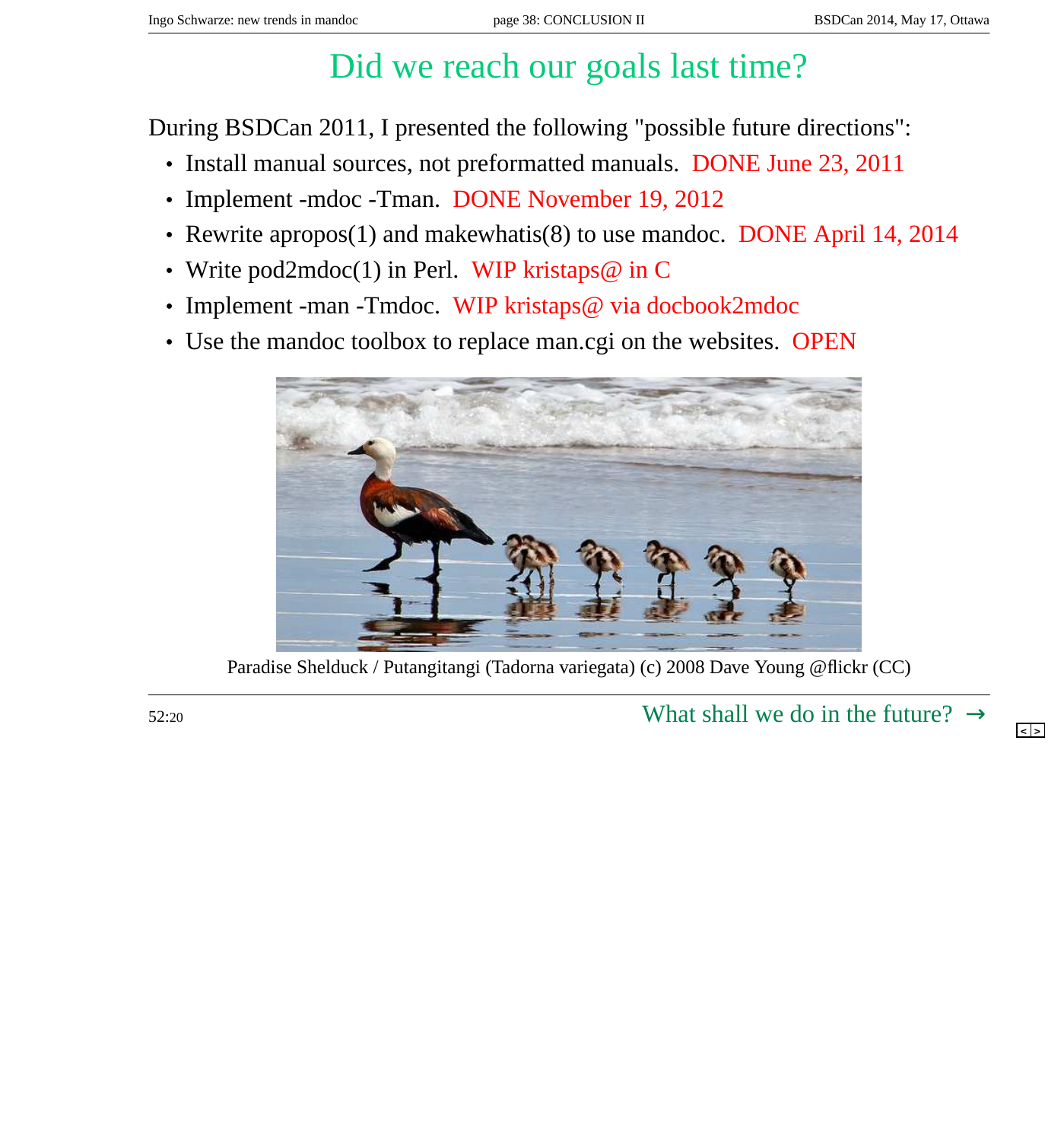# Possible future directions

- <span id="page-38-0"></span>• Use the new apropos(1) to replace man.cgi on the websites.
- Integrate preconv(1) into mandoc(1) for better UTF-8 handling.
- Support transitions from man(7) to mdoc(7) with doclifter and docbook2mdoc.
- Support semantic enrichment of Perl and libReSSL manuals with pod2mdoc.
- Unify parsers, allowing improvement of low-level roff(7) support.

![](_page_38_Picture_9.jpeg)

Buller's Mollymawk / Toroa-teoteo (Thalassarche bulleri) (c) 2008 Andrew Barclay @flickr (CC)

 $56:20$  Who contributed[?](#page-37-0)  $\rightarrow$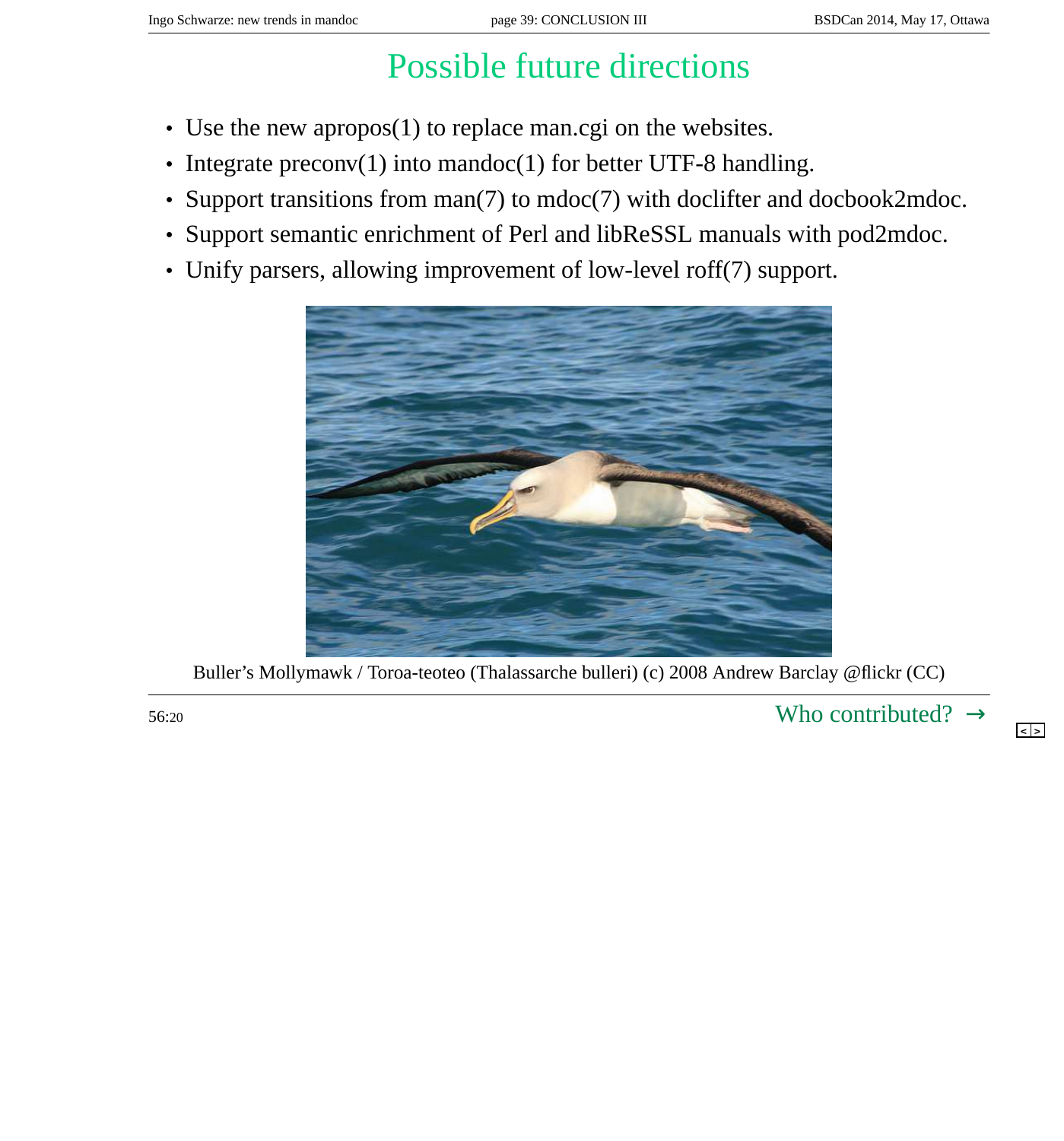## <span id="page-39-0"></span>Thanks! Kristaps Dzonsons (bsd.lv)

| Kristaps Dzonsons (bsd.lv)<br>for writing mandoc                                                                                              |
|-----------------------------------------------------------------------------------------------------------------------------------------------|
| Franco Fichtner (DragonFly), Jörg Sonnenberger, Christos Zoulas, Tsugutomo Enami (NetBSD)<br>for code contributions                           |
| Marc Espie (OpenBSD)<br>for OpenBSD ports integration and lots of important feedback                                                          |
| Jason McIntyre (OpenBSD)<br>for lots of feedback and countless useful discussions                                                             |
| Thomas Klausner (NetBSD)<br>for NetBSD and pkgsrc porting work and lots of feedback                                                           |
| Ulrich Spörlein (FreeBSD)<br>for FreeBSD porting and many bug reports                                                                         |
| Werner Lemberg (GNU troff)<br>for tireless help with groff-mandoc synchronization                                                             |
| Anthony J. Bentley (OpenBSD)<br>for porting related software to OpenBSD and for many bug reports                                              |
| Natanael Copa (Alpine), Jesse Adams (Arch), Matthias Scheler (Solaris), Ben Gras (Minix 3)<br>for porting mandoc $(1)$ and providing feedback |
| Todd C. Miller (OpenBSD & sudo)<br>for feedback and multiple patches for the mdoc-to-man converter                                            |
|                                                                                                                                               |

 $56:20$  Who contributed[?](#page-38-0)  $\rightarrow$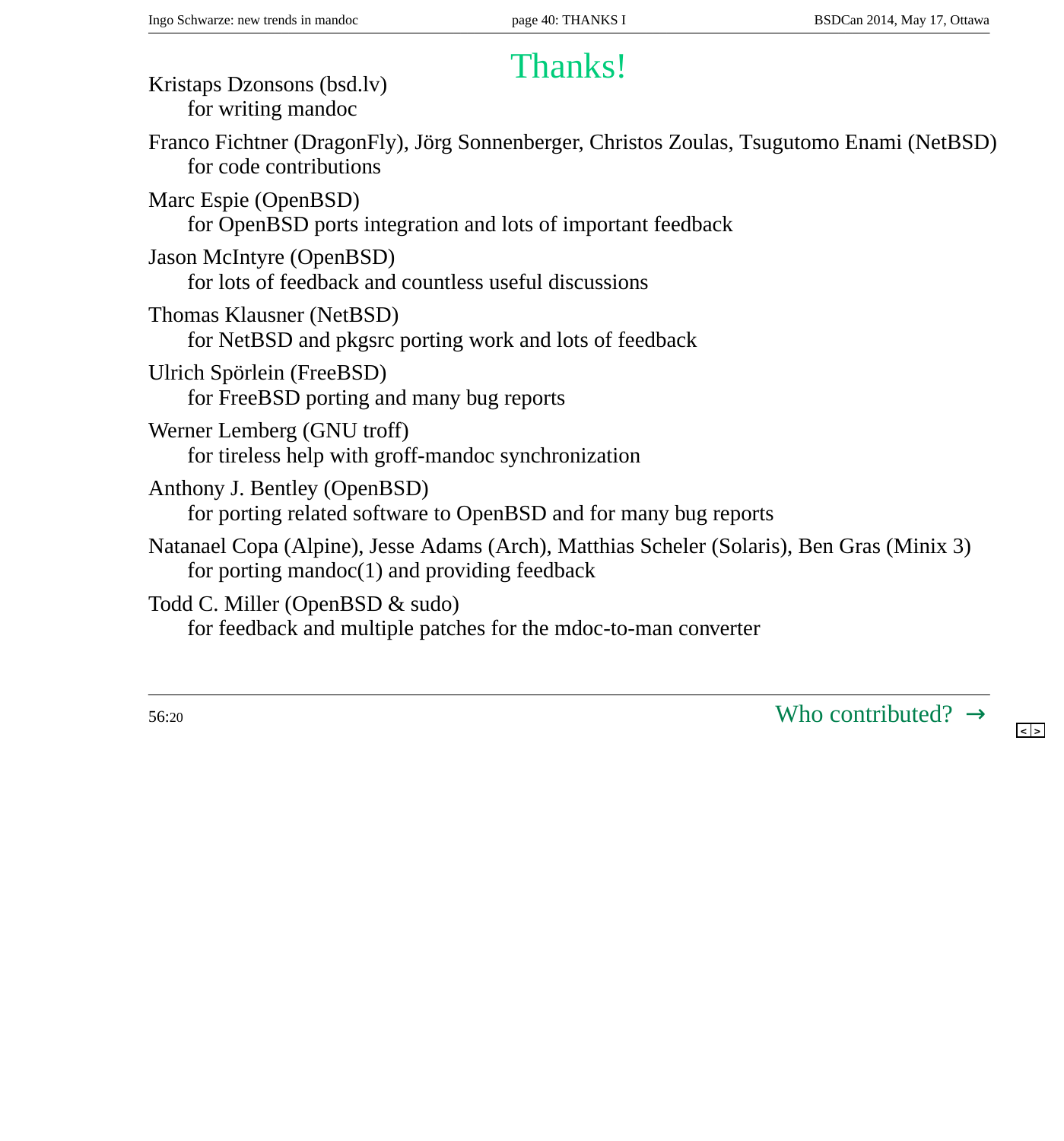# Thanks!

<span id="page-40-0"></span>Jeremy Evans (OpenBSD) for crucial help with SQLite database optimization

Christian Weisgerber (OpenBSD) for continuous work on mandoc issues in OpenBSD ports

Stuart Henderson (OpenBSD) for help with large numbers of porting issues

Pascal Stumpf (OpenBSD) for repeated help with difficult groff porting issues

For bug reports and useful suggestions and discussions:

![](_page_40_Picture_9.jpeg)

Robin / Toutouwai (Petroica australis) (c) 2007 Mark Jobling @wikimedia (PD)

Antoine Jacoutot, Bob Beck, Brad Smith, Bret Lambert, Bryan Steele, David Coppa, David Gwynne, Gleydson Soares, Florian Obser, Igor Sobrado, Jasper Lievisse Adriaanse, Jérémie Courrèges-Anglas, Jonathan Gray, Juan Francisco Cantero Hurtado, Kenji Aoyama, Kenneth R. Westerback, Landry Breuil, Martin Pieuchot, Matthew Dempsky, Matthias Kilian, Miod Vallat, Nicholas Marriott, Nick Holland, Nigel Taylor, Okan Demirmen, Paul de Weerd, Philip Guenther, Stefan Sperling, Ted Unangst, Theo de Raadt, Todd T. Fries, Vadim Zhukov (OpenBSD)

Nicolas Joly, Abhinav Upadhyay, Havard Eidnes, Jonathan Perkin (NetBSD), Antonio Huete Jimenez, Sascha Wildner (DragonFly), David Hill (Bitrig), Yuri Pankov (IllumOS), Michael Dexter (bsd.lv)

Chris Hettrick, David Levine, Dmitrij D. Czarkoff, Fabian Raetz, Jan Stary, Maxim Belooussov, Mike Small, Mikolaj Kucharski, Steffen Nurpmeso, Tim van der Molen

 $59:30$  Where did the images come from[?](#page-39-0)  $\rightarrow$